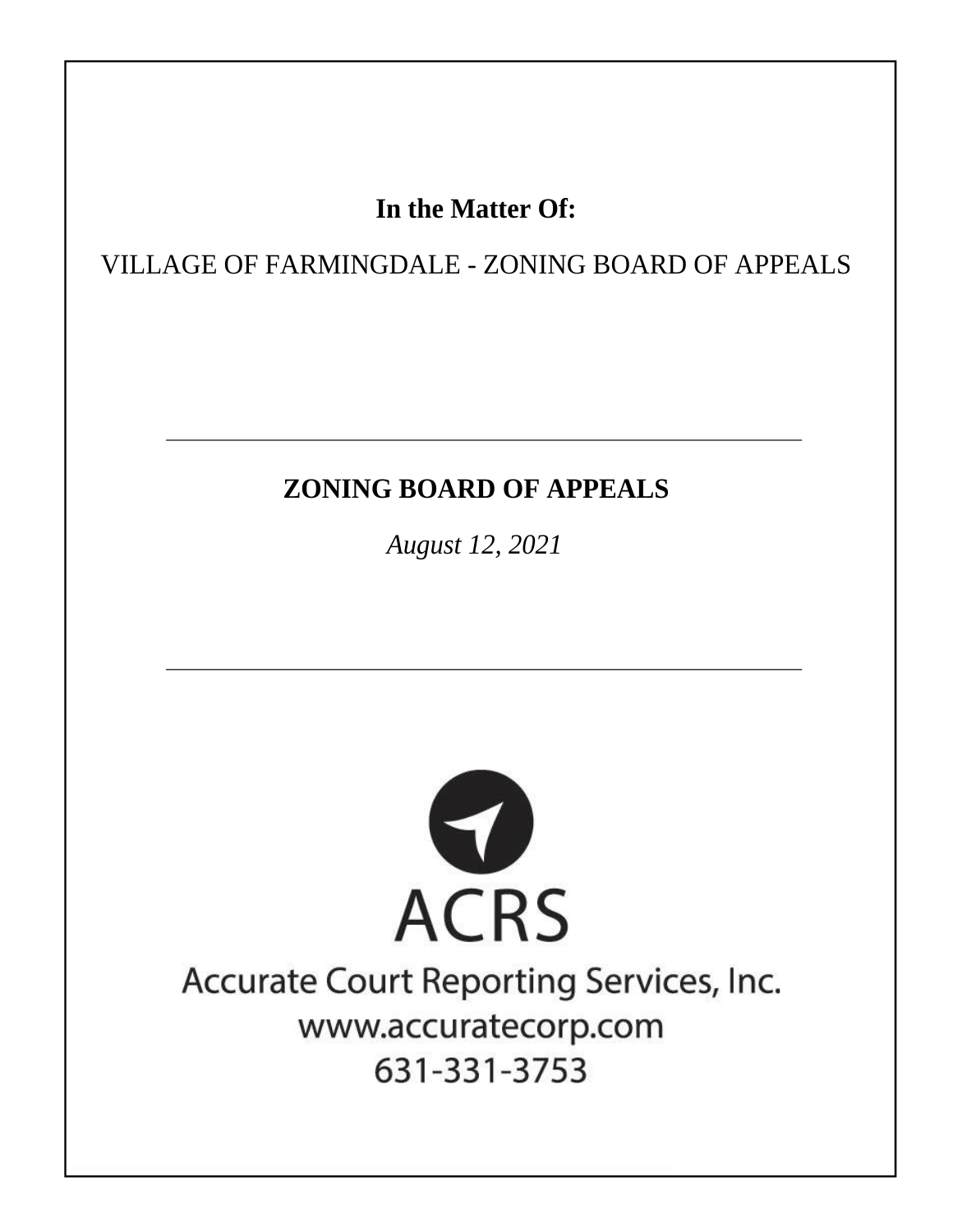| $\overline{2}$          |                                        |
|-------------------------|----------------------------------------|
| $\overline{\mathbf{3}}$ |                                        |
| $\overline{\mathbf{4}}$ |                                        |
| 5                       | INCORPORATED VILLAGE OF FARMINGDALE    |
| 6                       | ZONING BOARD OF APPEALS                |
| $\overline{7}$          | <b>361 MAIN STREET</b>                 |
| 8                       | FARMINGDALE, NEW YORK 11735            |
| 9                       |                                        |
| 10                      | August 12, 2021                        |
| 11                      | 8:00 p.m.                              |
| 12                      |                                        |
| 13                      |                                        |
| 14                      |                                        |
| 15                      |                                        |
| 16                      |                                        |
| 17                      |                                        |
| 18                      |                                        |
| 19                      |                                        |
| 20                      |                                        |
| 21                      |                                        |
| 22                      |                                        |
| 23                      |                                        |
| 24                      | ACCURATE COURT REPORTING SERVICE, INC. |
| 25                      |                                        |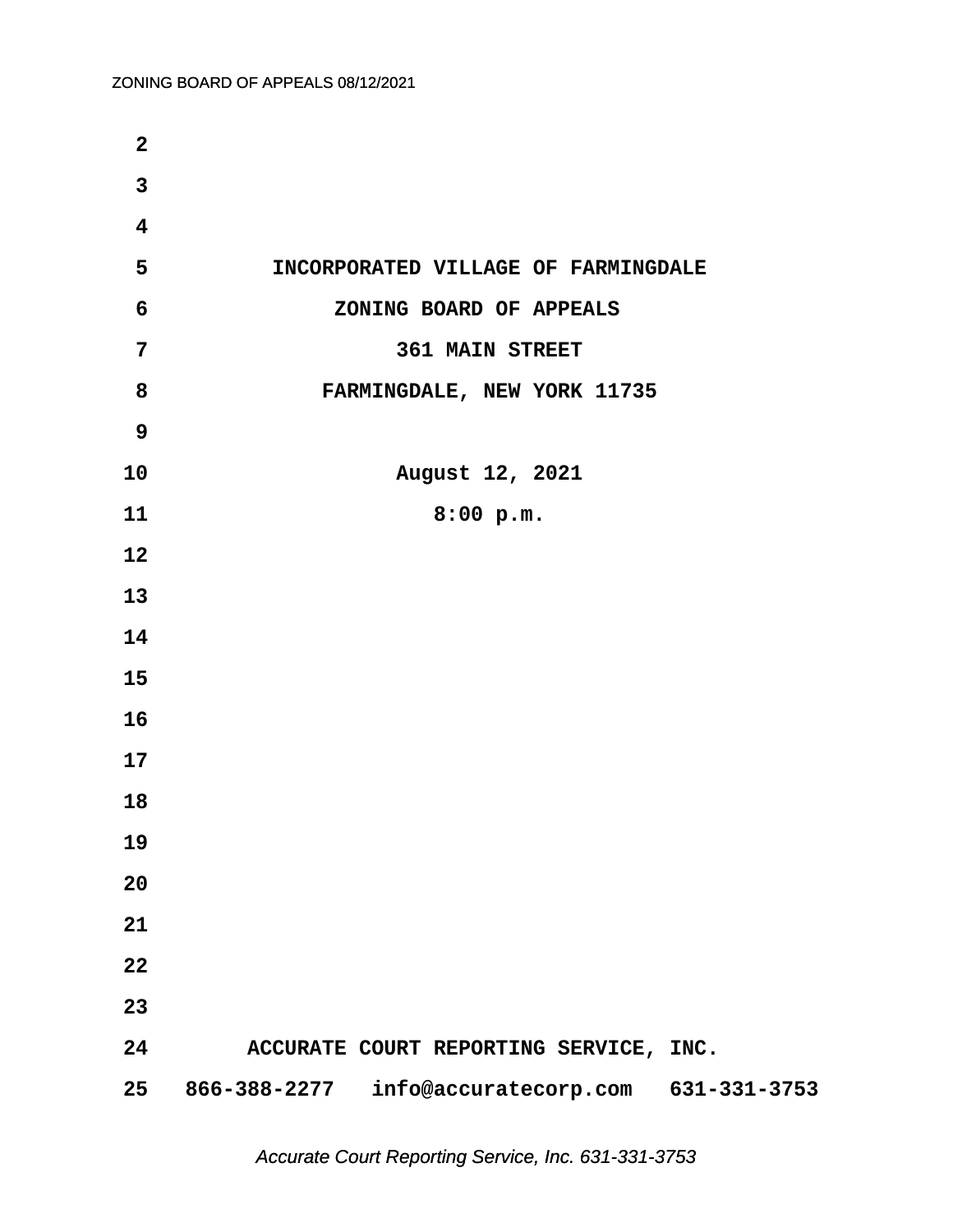| $\mathbf{2}$   | APPEARANCES:                      |
|----------------|-----------------------------------|
| $\mathbf{3}$   | MARISA TULLY, Acting Chairwoman   |
| 4              | JAMES PORTER, Board Member        |
| 5              | MARY CARPENTER, Board Member      |
| 6              | STEVE FELLMAN, Building Inspector |
| $\overline{7}$ | LINDA DOLLARD, Applicant          |
| 8              |                                   |
| 9              |                                   |
| 10             |                                   |
| 11             |                                   |
| 12             |                                   |
| 13             |                                   |
| 14             |                                   |
| 15             |                                   |
| 16             |                                   |
| 17             |                                   |
| 18             |                                   |
| 19             |                                   |
| 20             |                                   |
| 21             |                                   |
| 22             |                                   |
| 23             |                                   |
| 24             |                                   |
| 25             |                                   |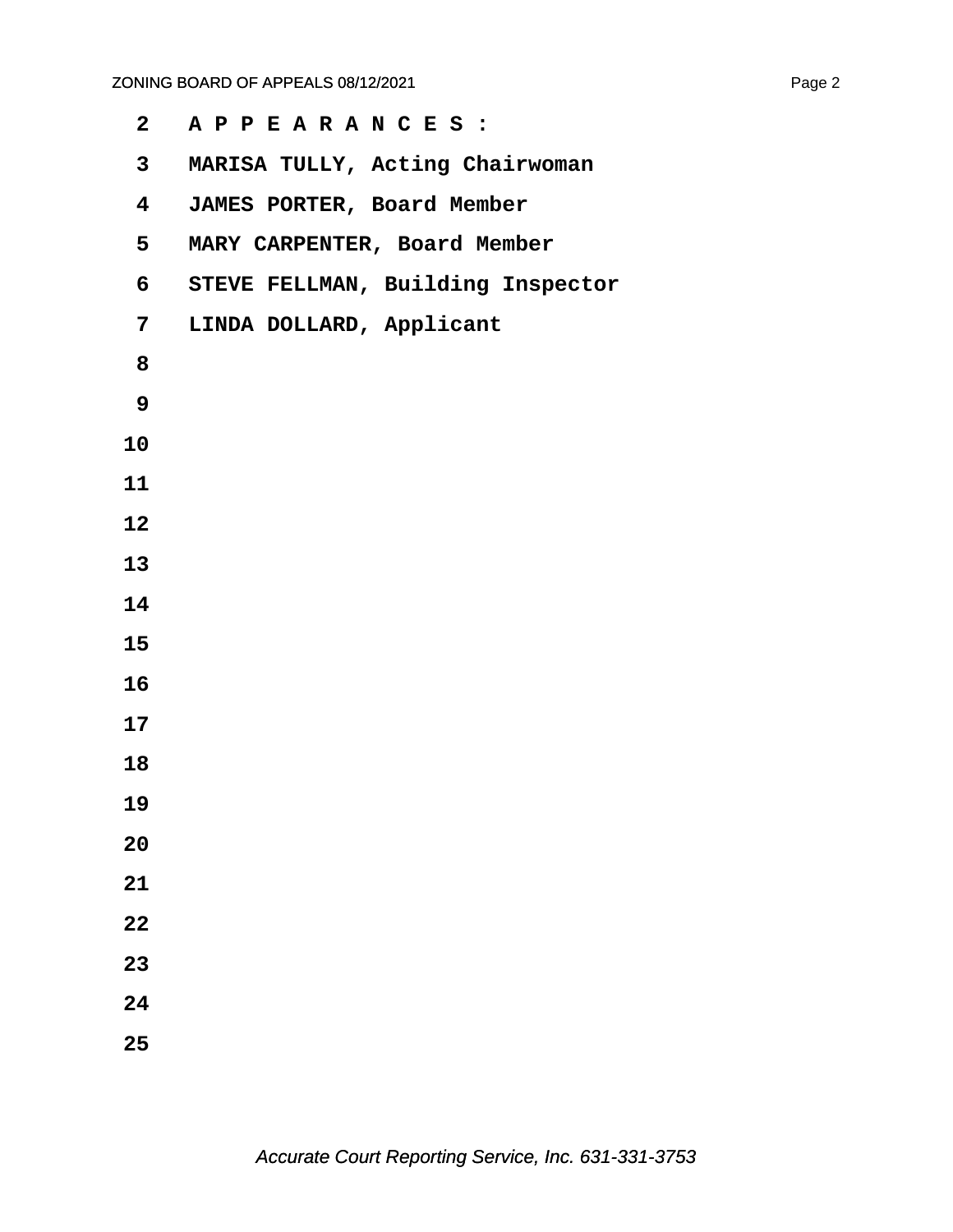<span id="page-3-0"></span>

| 1            | $8/12/21 - ZBA$                                   |
|--------------|---------------------------------------------------|
| $\mathbf{2}$ | CHAIRWOMAN TULLY: Okay, let's call                |
| 3            | the meeting to order.                             |
| 4            | MS. CARPENTER: Need a gavel?                      |
| 5            | MS. TULLY: Welcome to the Village                 |
| 6            | of Farmingdale Zoning Board of Appeals.           |
| 7            | Someone make a motion to waive --                 |
| 8            | MS. CARPENTER: I make a motion to                 |
| 9            | waive the reading of the minutes from our         |
| 10           | last meeting.                                     |
| 11           | MR. PORTER: Second.                               |
| 12           | CHAIRWOMAN TULLY: All in favor?                   |
| 13           | (WHEREUPON, there was a unanimous,                |
| 14           | affirmative vote of the Board members present.)   |
| 15           | CHAIRWOMAN TULLY: Carried.                        |
| 16           | Okay, case #8-1, the application of Linda         |
| 17           | Dollard to erect a 4-foot high fence along the    |
| 18           | north property line in the front yard of 30 Maple |
| 19           | Street in the Village of Farmingdale requiring a  |
| 20           | variances in the Village Ordinance, Part 2,       |
| 21           | Chapter 600 Zoning, Article 21. A fence is not    |
| 22           | permitted in the front yard.                      |
| 23           | Do we have a representative for Ms.               |
| 24           | Dollard?                                          |
| 25           | MS. DOLLARD: I'm Ms. Dollard.                     |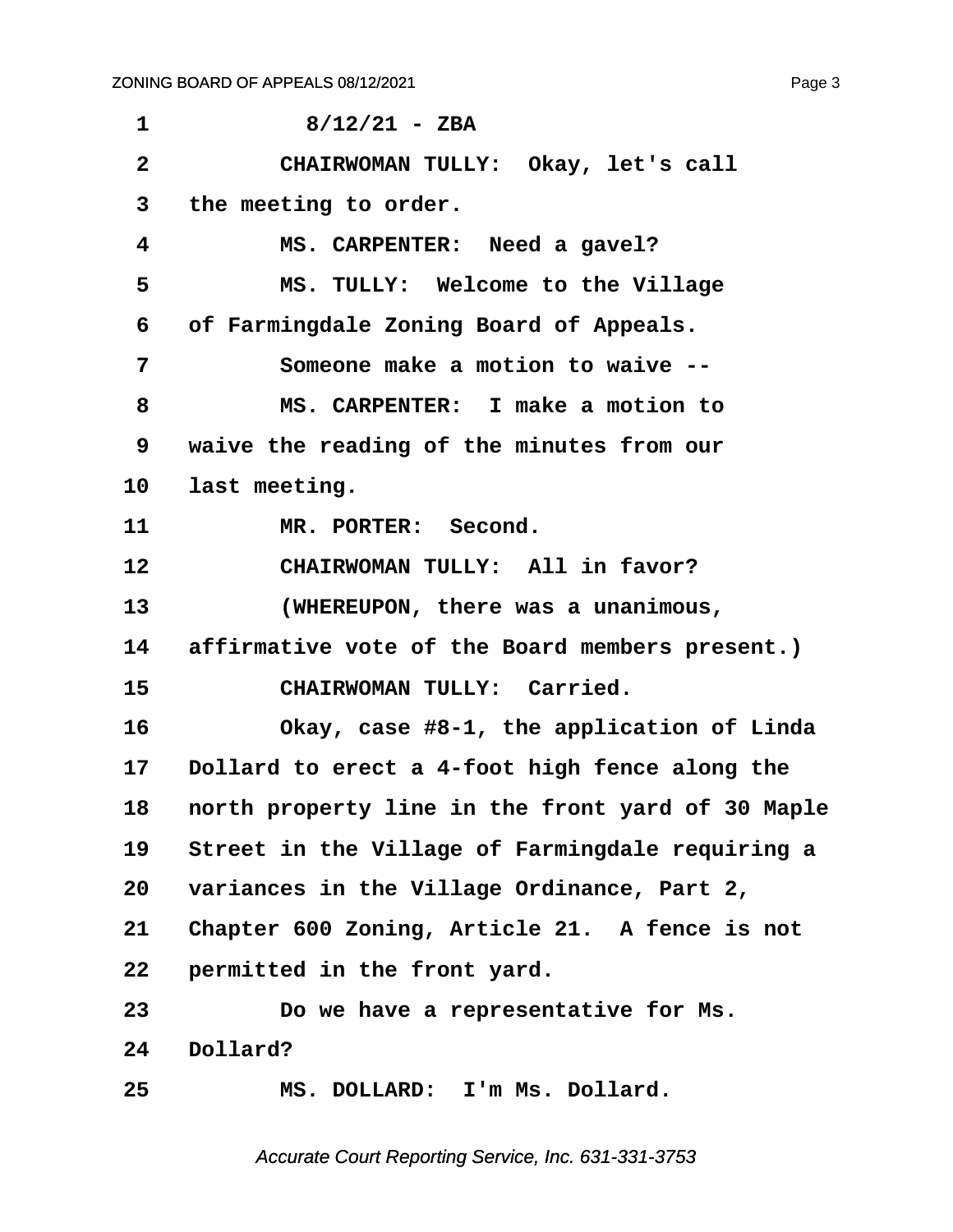<span id="page-4-0"></span>

| 1                       | $8/12/21 - ZBA$                              |
|-------------------------|----------------------------------------------|
| $\overline{\mathbf{2}}$ | CHAIRWOMAN TULLY: Would you like             |
| 3                       | to present your case?                        |
| 4                       | MS. DOLLARD: I'm sorry?                      |
| 5                       | CHAIRWOMAN TULLY: Present your               |
| 6                       | case?                                        |
| 7                       | MS. DOLLARD: Well, I wasn't aware            |
| 8                       | that the fencing wasn't permitted since      |
| 9                       | there's so many in the neighborhood, and I   |
| 10                      | was putting it up to kind of improve the     |
| 11                      | appearance of my property, because the       |
| 12                      | property next to me is -- how should we      |
| 13                      | say -- very sloppy and unkempt, and so I     |
| 14                      | thought that this would show a definite      |
| 15                      | division between the two properties.         |
| 16                      | CHAIRWOMAN TULLY: So according to            |
| 17                      | Zoning Section 600-158, fences are not       |
| 18                      | permitted in the front yard property, and    |
|                         | 19 you're here at the Zoning Board now for a |
|                         | 20 variance.                                 |
| 21                      | So there's a four-part test to --            |
| 22                      | MR. PORTER: Can I ask a question,            |
|                         | 23 Madam Chair?                              |
| 24                      | MS. DOLLARD: Sure.                           |
| 25                      | MR. PORTER: You mentioned that               |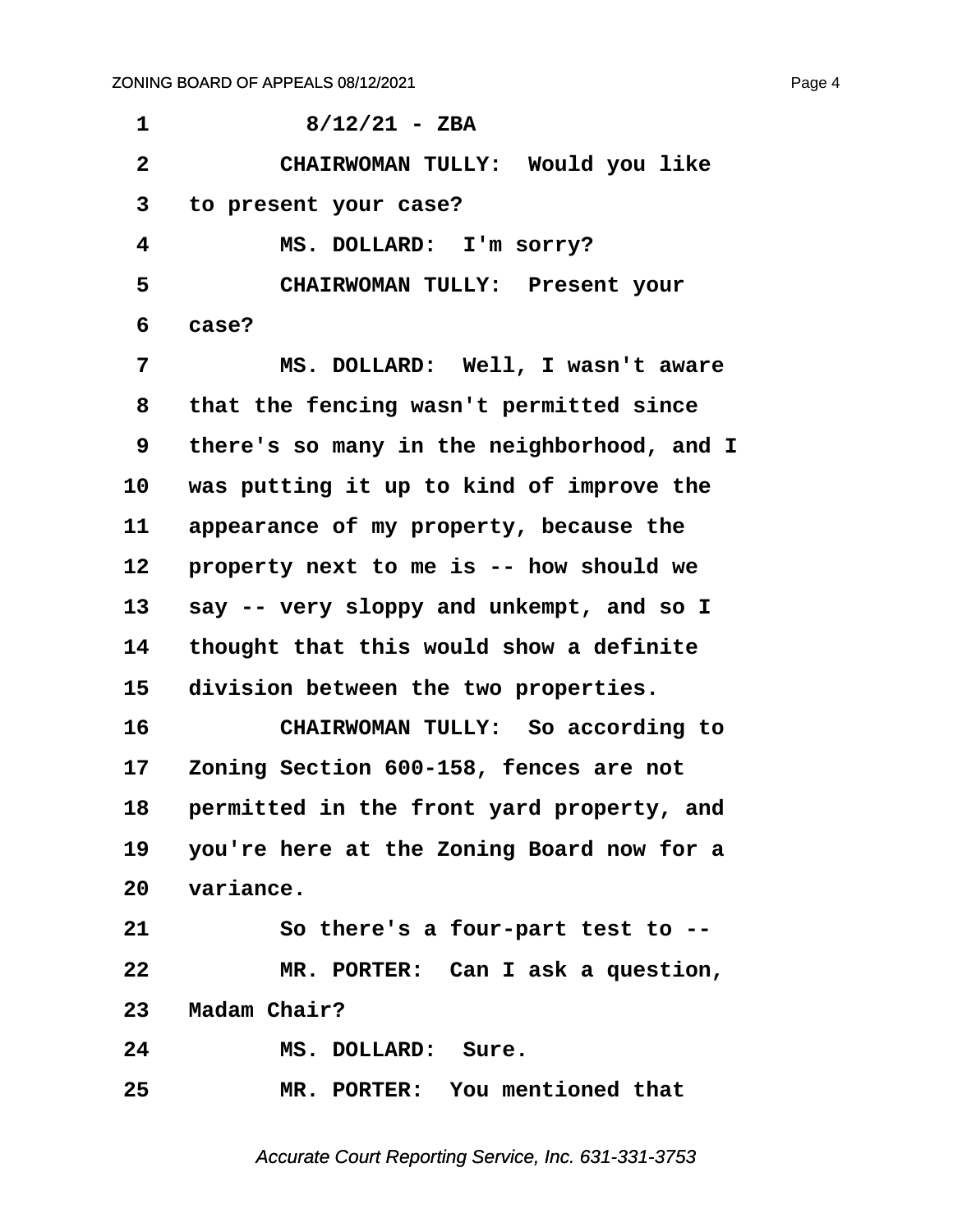<span id="page-5-0"></span>**·1· · · · · · 8/12/21 - ZBA ·2· ·there are fences in the neighborhood? ·3· · · · · MS. DOLLARD:· There's plenty; three ·4· ·on my block. ·5· · · · · MR. PORTER:· I didn't notice them. ·6· ·Do you know if they have permits or -- ·7· · · · · MS. DOLLARD:· I have no idea. ·8· · · · · MR. PORTER:· Okay, well, unless we ·9· ·know that they were legal fences, we 10· ·really can't use them as a --** 11 MS. DOLLARD: Well, if they're on 12 the front yard, how could they be legal if **13· ·it's not permitted?** 14 MR. PORTER: People put things up 15 and don't get caught. 16 **MS. DOLLARD:** I'm sorry? 17 MR. PORTER: Sometimes people put 18 things up and don't get caught. 19 MS. DOLLARD: Oh, I understand **20· ·that.** 21 MR. PORTER: I applaud you for **22· ·trying to go about it the right way, but 23· ·there is a four-part test.** 24 MS. DOLLARD: Okay. **25· · · · · MR. PORTER:· Five-part test,**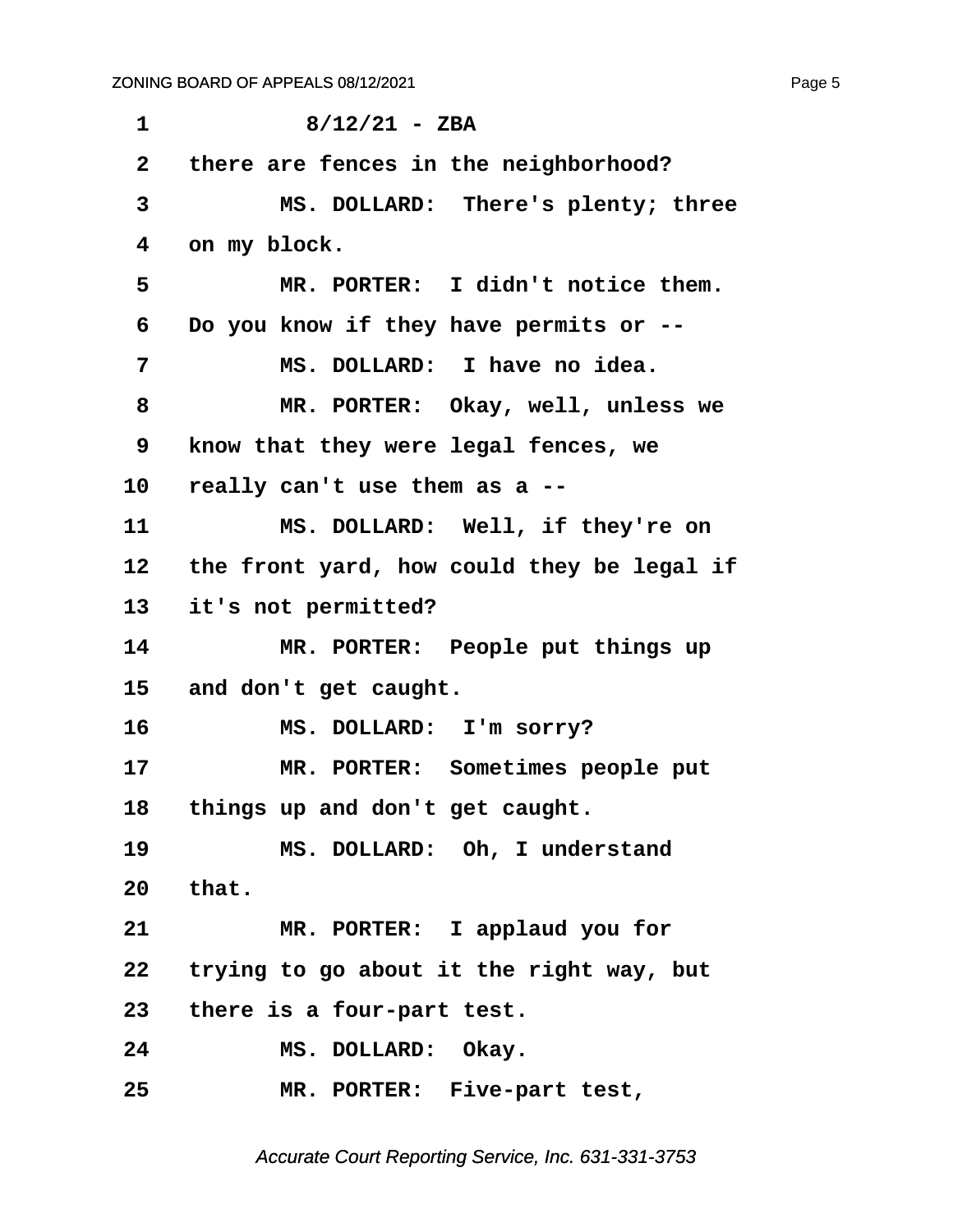<span id="page-6-0"></span>

| 1            | $8/12/21 - ZBA$                           |
|--------------|-------------------------------------------|
| $\mathbf{2}$ | actually, for an area variance. We can go |
| 3            | through the points of that. It was in the |
| 4            | application that you submitted. You may   |
| 5            | have seen the --                          |
| 6            | MS. DOLLARD: I don't know. I              |
| 7            | submitted it a while ago. I don't         |
| 8            | remember.                                 |
| 9            | MR. PORTER: You may have seen             |
| 10           | them; five questions.                     |
| 11           | MS. DOLLARD: Okay.                        |
| 12           | MR. PORTER: So let's just go over         |
| 13           | them.                                     |
| 14           | So question one, does the variance        |
| 15           | change the character of the locality?     |
| 16           | Putting a fence in the front yard         |
| 17           | is something the Village does not allow.  |
| 18           | So, in my opinion, it would change the    |
| 19           | character of the locality by adding a     |
| 20           | fence in the front yard.                  |
| 21           | Now, you did say that there are           |
| 22           | fences on other houses, I didn't notice   |
| 23           | any.                                      |
| 24           | MS. DOLLARD: There's three right          |
| 25           | behind Village Hall.                      |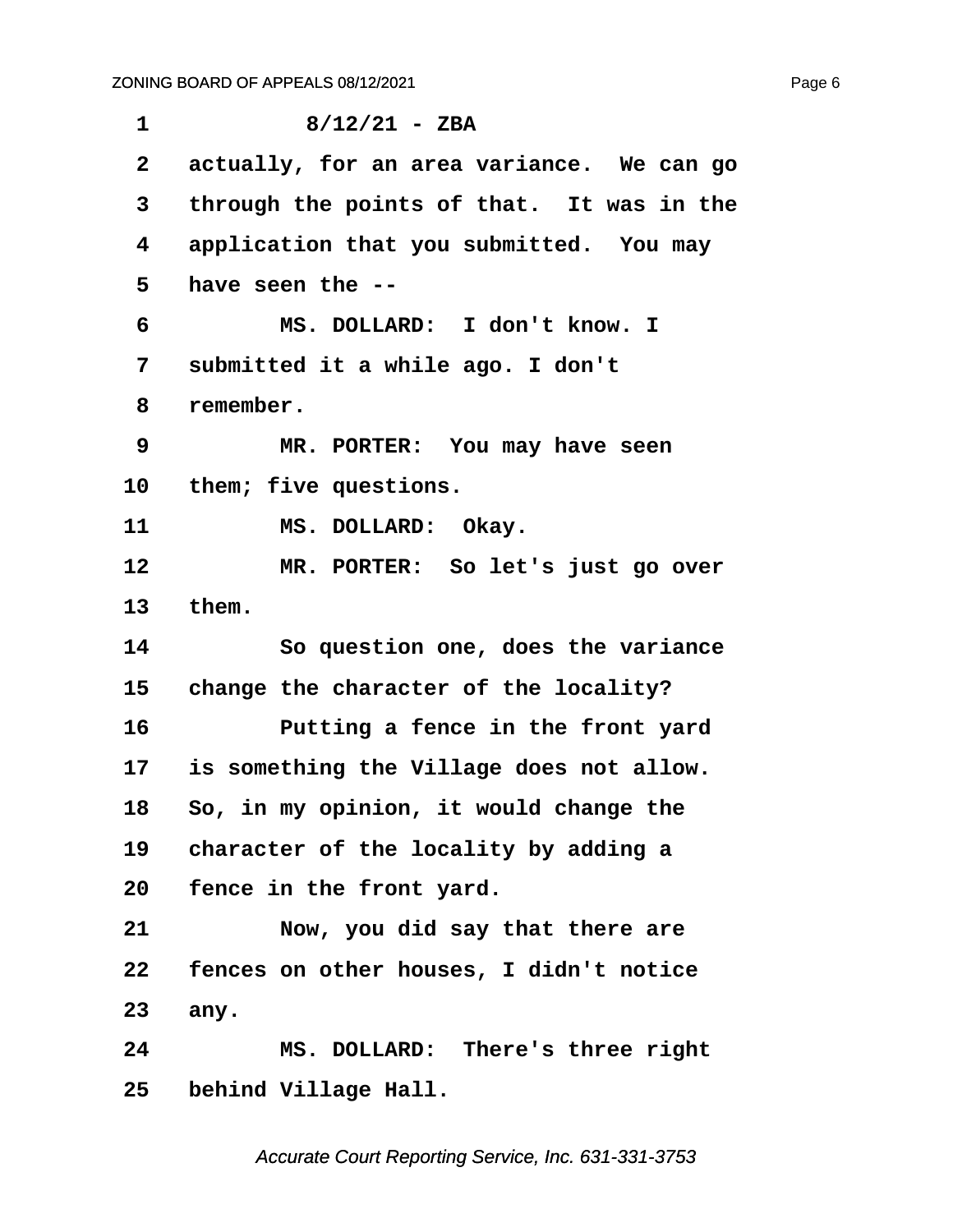<span id="page-7-0"></span>**·1· · · · · · 8/12/21 - ZBA ·2· · · · · MR. PORTER:· Okay, okay, but ·3· ·that's -- ·4· · · · · MS. DOLLARD:· I went around the ·5· ·street, so I made notations. ·6· · · · · MR. PORTER:· Okay.· Do you have ·7· ·that information? ·8· · · · · MS. DOLLARD:· Oh, I didn't bring it ·9· ·with me, no.** 10 **CHAIRWOMAN TULLY:** Are there any on 11 your block? 12 **MS. DOLLARD:** Yes, three at the 13 other end of the street. 14 **MR PORTER:** Okay. But the big 15 point is item two on the test: Are there 16 alternative methods of achieving what the 17 applicant desires? **18· · · · · It seems what you're looking for is 19· ·a visual break between your house -- 20· · · · · MS. DOLLARD:· I am, I am, because 21· ·the -- my neighbor, as I said, does not 22· ·keep his property neat at all.· He feeds** 23 stray cats, squirrels, puts out little 24 dishes of food. I don't have a problem **25· ·with my neighbor outside of I want to keep**

Accurate Court Reporting Service, Inc. 631-331-3753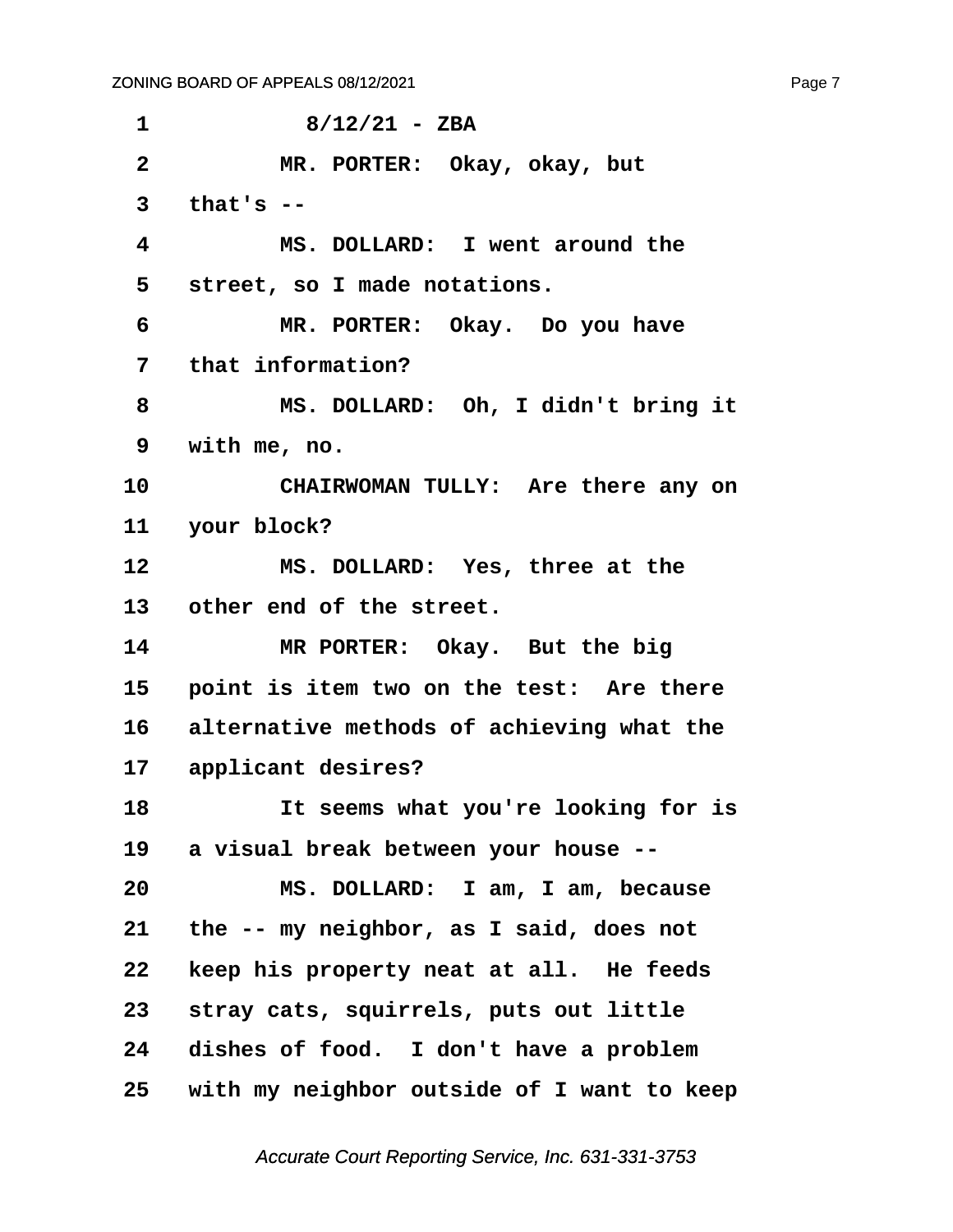<span id="page-8-0"></span>

| $\mathbf 1$  | $8/12/21 - ZBA$                            |
|--------------|--------------------------------------------|
| $\mathbf{2}$ | our two properties looking separate, and   |
| 3            | all this debris is always, you know,       |
| 4            | flying over to my yard. I have to pick up  |
| 5            | cat food, and it's really affecting the    |
| 6            | value of my home.                          |
| 7            | MR. PORTER: Have you had your home         |
| 8            | appraised; did an appraiser mention that?  |
| 9            | MS. DOLLARD: No, but actually, Mr.         |
| 10           | Hardy came to see it and said the same     |
| 11           | thing.                                     |
| 12           | MR. PORTER: Is Mr. Hardy here?             |
| 13           | <b>MS. CARPENTER:</b><br>No.               |
| 14           | CHAIRWOMAN TULLY: No.                      |
| 15           | MR. PORTER: Okay.                          |
| 16           | MS. DOLLARD: He came to my house           |
|              | 17 twice after.                            |
| 18           | MR. PORTER: Okay. The part two of          |
| 19           | the test is: Are there alternative         |
| 20           | methods to achieve what the applicant      |
| 21           | desires?                                   |
| 22           | So what quite a few homeowners have        |
| 23           | done, rather than put a fence in the front |
| 24           | yard, there's also a living fence, you can |
| 25           | put shrubbery.                             |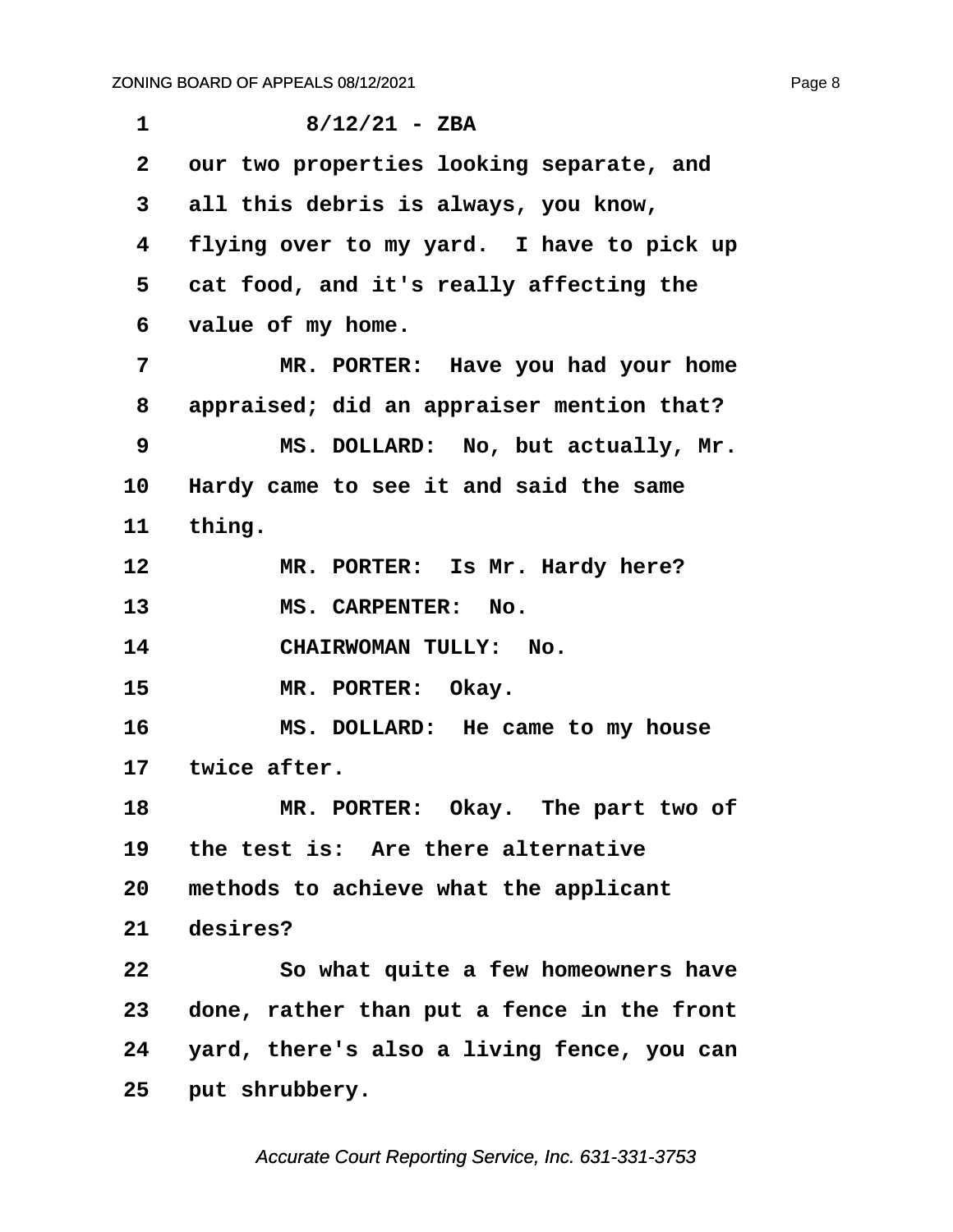<span id="page-9-0"></span>**·1· · · · · · 8/12/21 - ZBA ·2· · · · · MS. DOLLARD:· I understand, Mr. ·3· ·Hardy said that to me, but as I explained ·4· ·to him, I have to constantly maintain that ·5· ·then. ·6· · · · · MR. PORTER:· Sure. ·7· · · · · MS. DOLLARD:· You know, with the ·8· ·landscaping and all.· This is a ·9· ·permanent --** 10 MR. PORTER: Mm-hmm. 11 MS. DOLLARD: (Continuing) --12 attractive, not obtrusive at all. It's a 13 **picket fence. It's only four-foot high.** 14 MR. PORTER: Right. 15 **8 MS. DOLLARD:** And like I said, **16· ·there's so many homes in the Village that** 17 have them, they look nice. **18· · · · · MR. PORTER:· All right.· We really** 19 can't judge based on those homes. We **20· ·don't know which homes they are, we don't** 21 know if they're done legally, if they have 22 **permits or variances.** 23 MS. DOLLARD: Oh, I understand. 24 I'm just explaining. **25· · · · · MR. PORTER:· Sure.· But the Village**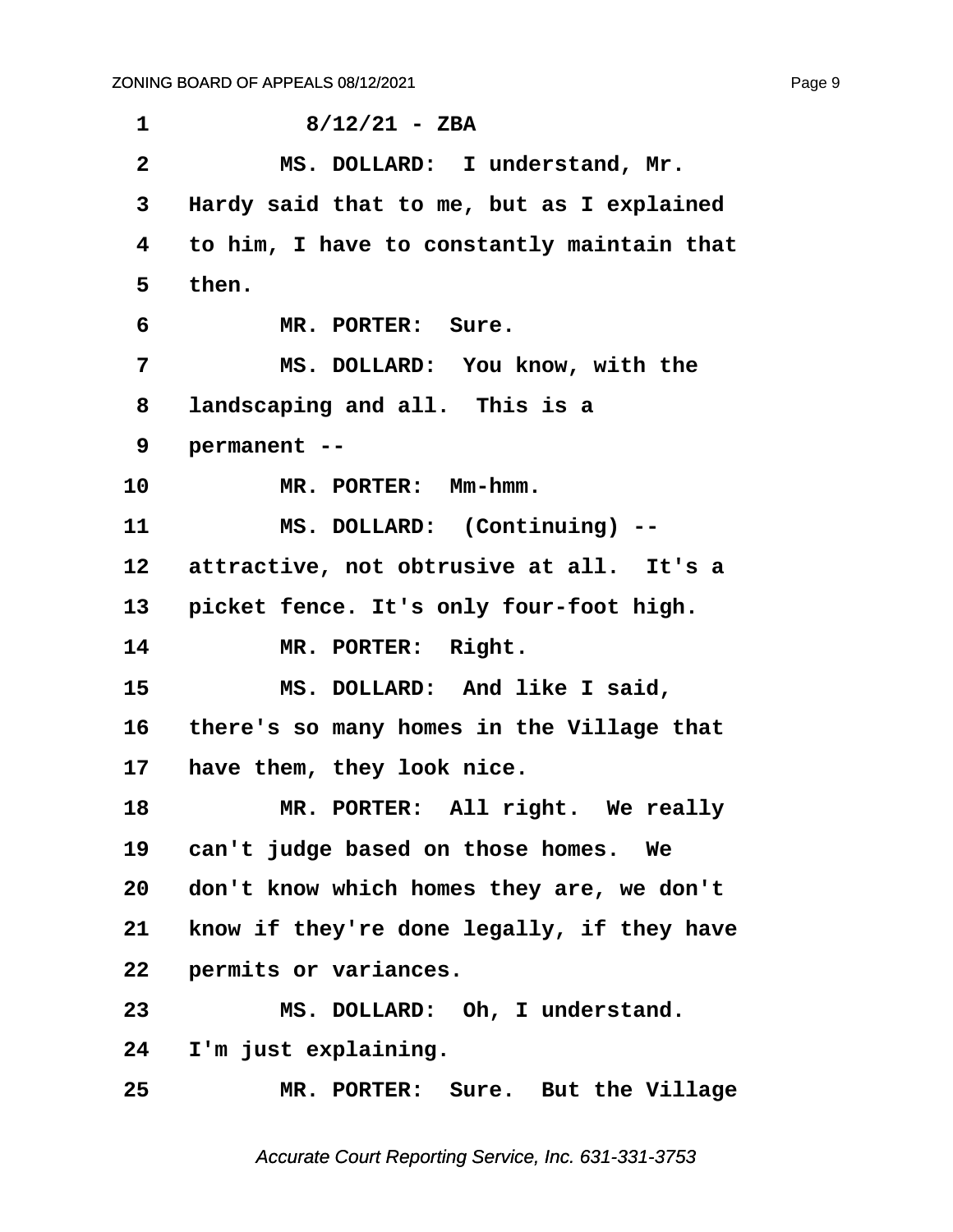<span id="page-10-0"></span>

| $\mathbf 1$  | $8/12/21 - ZBA$                            |
|--------------|--------------------------------------------|
|              |                                            |
| $\mathbf{2}$ | does have rules as far as fences, and our  |
| 3            | main concern is setting a precedent. If    |
| 4            | we allow one homeowner to have a fence,    |
| 5            | then anyone else can say they want a       |
| 6            | fence, too. Before you know it, it         |
| 7            | looks like Queens. The fence --            |
| 8            | MS. DOLLARD: Well, that's kind of          |
| 9            | what I'm saying, because I went around,    |
| 10           | and in 10 blocks I found 25 homes that     |
| 11           | have the same fence that I want to put up, |
| 12           | and that's only 10 blocks from Maple       |
| 13           | Street. I'm sure there's 50 or 60 in the   |
| 14           | Village. I would assume most of them       |
| 15           | don't have a variance.                     |
| 16           | MR. PORTER: If someone else did            |
| $17 \,$      | something illegal, we can't grant --       |
| 18           | MS. DOLLARD: I understand that.            |
| 19           | CHAIRWOMAN TULLY: Then you set a           |
| 20           | precedent --                               |
| 21           | MS. DOLLARD: But this is not a             |
| 22           | precedent then. The precedent has          |
| 23           | apparently been set.                       |
| 24           | CHAIRWOMAN TULLY: (Continuing) --          |
| 25           | if we allowed it.                          |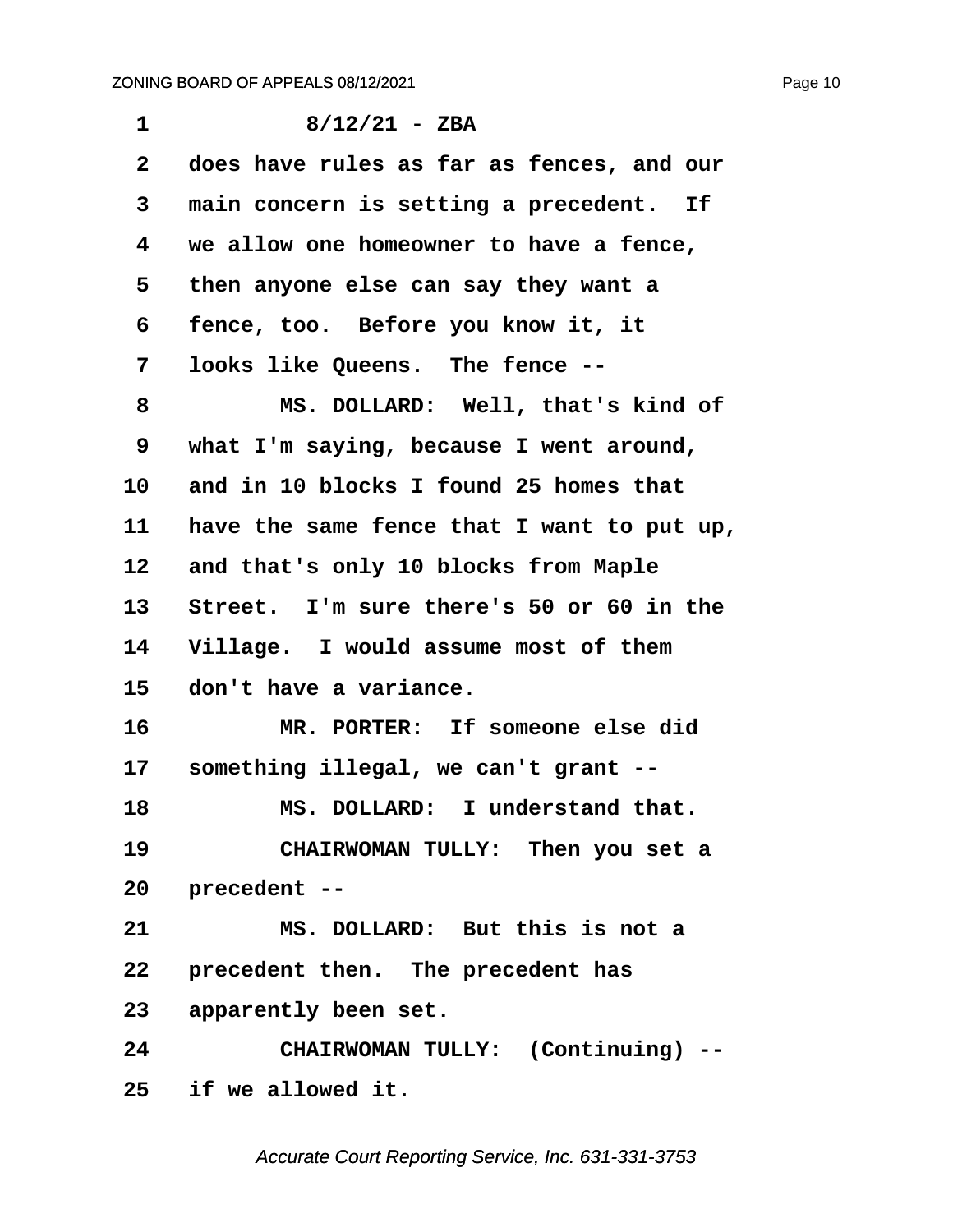<span id="page-11-0"></span>

| 1               | $8/12/21 - ZBA$                            |
|-----------------|--------------------------------------------|
| $\overline{2}$  | MS. DOLLARD: I'm sorry.                    |
| 3               | CHAIRWOMAN TULLY: It would be a            |
| 4               | precedent if we allowed it, and we granted |
| 5               | a variance.                                |
| 6               | MS. DOLLARD: Well, Mr. Hardy               |
| 7               | suggested I do this because he was -- he   |
| 8               | told me, after looking at my neighbor's    |
| 9               | property, that my property was definitely  |
| 10              | being devalued, and he said I had a good   |
| 11              | case, and I should apply.                  |
| 12              | You can confirm that, of course,           |
| 13 <sub>1</sub> | with him.                                  |
| 14              | MR. PORTER: Well, we can't do that         |
| 15              | now.                                       |
| 16              | CHAIRWOMAN TULLY: He's not                 |
| 17              | present.                                   |
| 18              | MS. DOLLARD: And he spoke to --            |
|                 | 19 I'm sorry, I forget his last name --    |
|                 | 20 Steve, I believe, about this.           |
| 21              | CHAIRWOMAN TULLY: Mr. Fellman?             |
| 22              | MS. DOLLARD: I'm sorry?                    |
| 23              | MR. FELLMAN: That's me.                    |
| 24              | MS. DOLLARD: What's your name,             |
|                 | $25$ sir?                                  |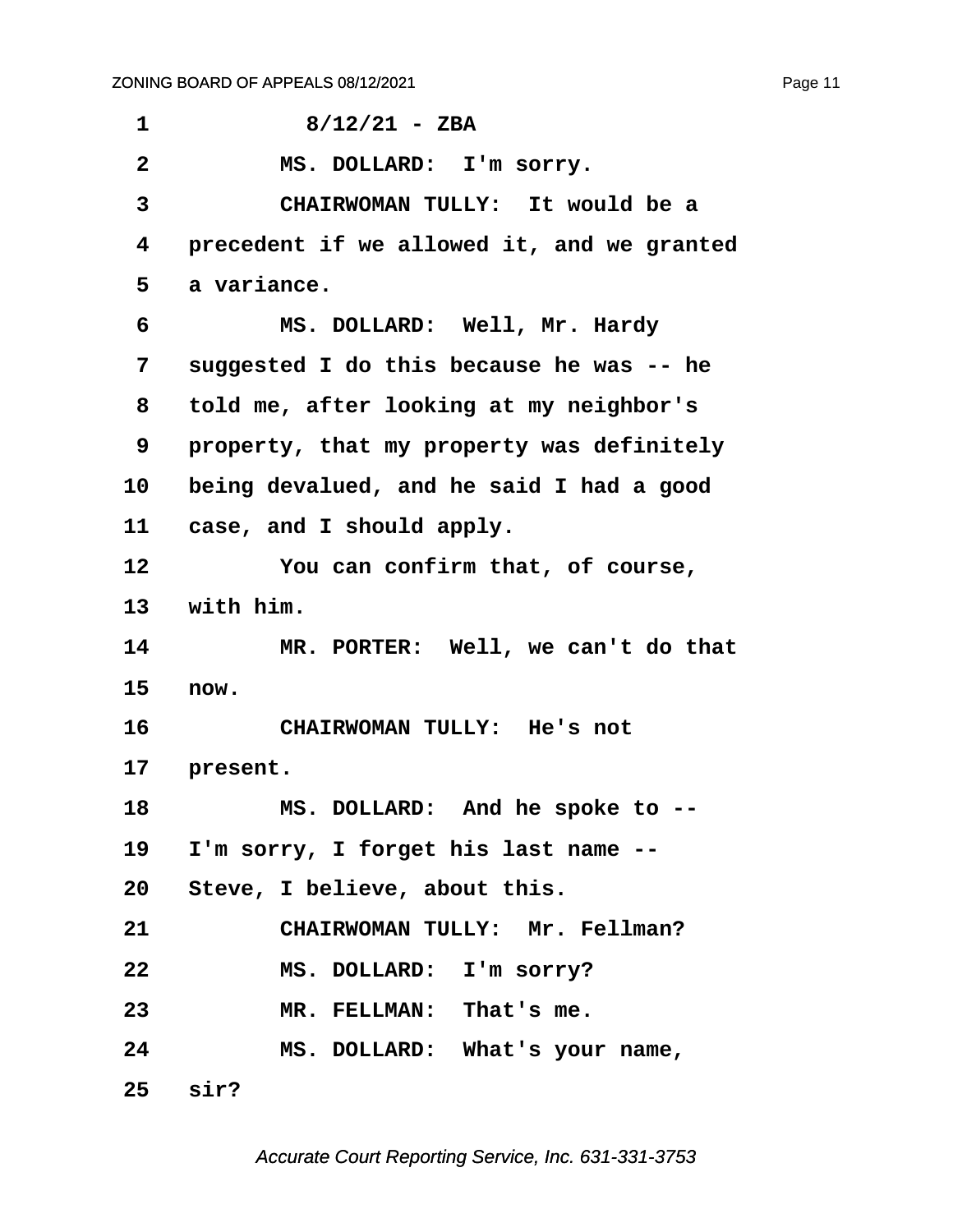<span id="page-12-0"></span>**·1· · · · · · 8/12/21 - ZBA ·2· · · · · MR. FELLMAN:· Steve Fellman. ·3· · · · · MS. DOLLARD:· Yeah, I believe he ·4· ·spoke with you about this the day he came ·5· ·to my home. ·6· · · · · MR. FELLMAN:· Yeah, he spoke to me, ·7· ·but like I said, it needs a variance.· You ·8· ·know, we don't permit fences in the front ·9· ·yard. 10· · · · · MS. DOLLARD:· But he told me you** 11 suggested that I just go through the 12 **proper channels and take care of it,** 13 because --14 MR. FELLMAN: Well, you have no 15 choice. You have to go through this 16 **procedure.** 17 MS. DOLLARD: No, I understand, 18 that's why I'm here. **19· · · · · CHAIRWOMAN TULLY:· Do you have any** 20 question -- other -- anything to present, 21 anything else? **22· · · · · MR. PORTER:· So it seems to me as 23· ·the application fails the test, in my** 24 opinion. **25· · · · · You mentioned a lot of things about**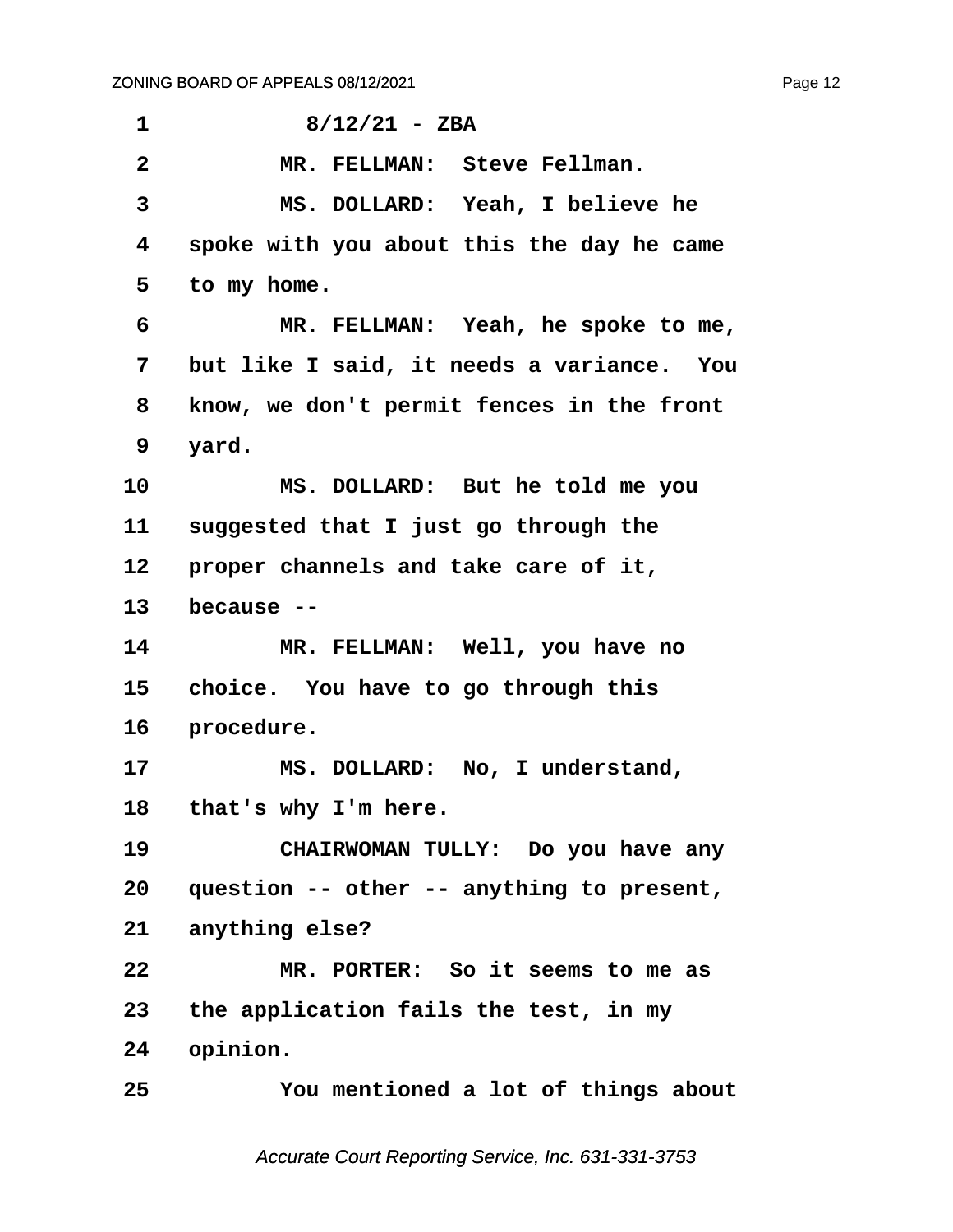<span id="page-13-0"></span>

| $\mathbf{1}$    | $8/12/21 - ZBA$                            |
|-----------------|--------------------------------------------|
| $\mathbf{2}$    | other homes, about what Mr. Hardy said.    |
| 3               | We really have to consider that as         |
| 4               | hearsay, without any evidence before us.   |
| 5               | We're not saying you're lying, but you     |
| 6               | know, we need to have everything           |
| 7               | documented before granting a variance.     |
| 8               | MS. DOLLARD: Well, what kind of            |
| 9               | evidence would you need; do you need       |
| 10              | pictures?                                  |
| 11              | MR. PORTER: If you have a list of          |
| $12 \,$         | addresses.                                 |
| 13              | MS. DOLLARD: Sure.                         |
| 14              | MR. PORTER: Or if you have                 |
| 15              | information on whether or not those homes  |
| 16              | did get permits or variances.              |
| 17              | MS. DOLLARD: Well, I would have no         |
|                 | 18 way of knowing that.                    |
| 19              | MR. PORTER: You could come, and            |
| 20 <sub>o</sub> | the Building Department could tell you if  |
| 21              | there are permits or variances on file for |
| $22 \,$         | those homes.                               |
| 23              | You can get some information from          |
| 24              | Mr. Hardy. You told us what Mr. Hardy      |
| 25              | said, but he's not here to tell us         |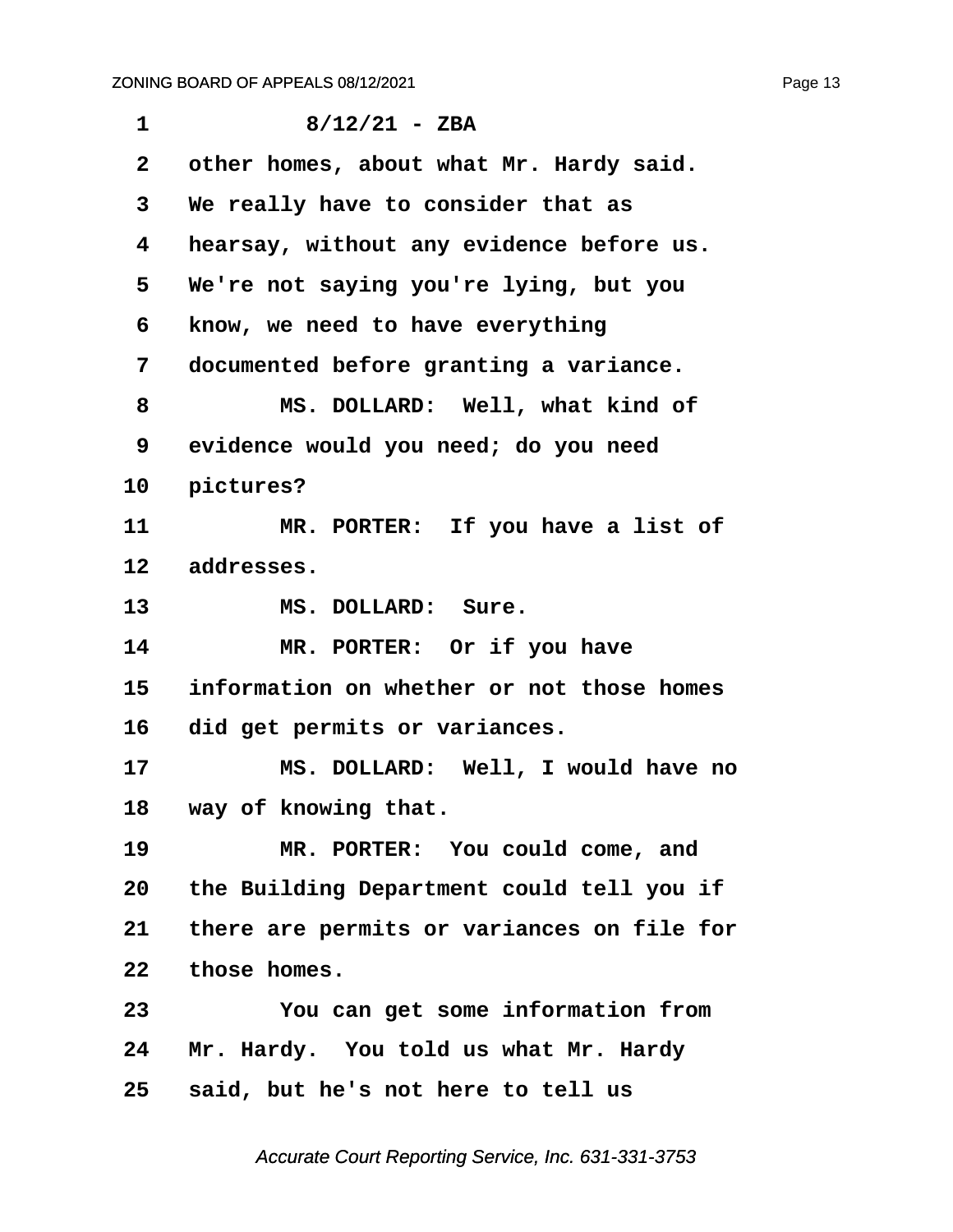<span id="page-14-0"></span>

| $\mathbf{1}$    | $8/12/21 - ZBA$                            |
|-----------------|--------------------------------------------|
| $\mathbf{2}$    | himself, that's considered hearsay.        |
| 3               | MS. DOLLARD: Well, then that's             |
| 4               | something you can confirm with him?        |
| 5               | MR. PORTER: He's not here.                 |
| 6               | MS. DOLLARD: Well, I don't mean            |
| 7               | today, I mean --                           |
| 8               | MR. PORTER: We're part-time                |
| 9               | volunteers. We're not here in front of --  |
| 10              | CHAIRWOMAN TULLY: (Continuing) --          |
| 11              | during the case.                           |
| 12              | MS. DOLLARD: Well, is that                 |
| 13              | something you could confirm with him? You  |
| 14              | work together; don't you?                  |
| 15              | MR. FELLMAN: Yeah, absolutely.             |
| 16              | It's up to this Board what they want to    |
| 17 <sub>2</sub> | accept.                                    |
| 18              | MS. DOLLARD: Well, that's what I'm         |
| 19              | asking, if he's willing to confirm it with |
| 20              | Mr. Hardy.                                 |
| 21              | MR. PORTER: What we could do is            |
| 22              | defer decision until next month.           |
| 23              | CHAIRWOMAN TULLY: We can reserve           |
| 24              | decision. Like, you can gather some more   |
|                 | 25 evidence and re-present the case next   |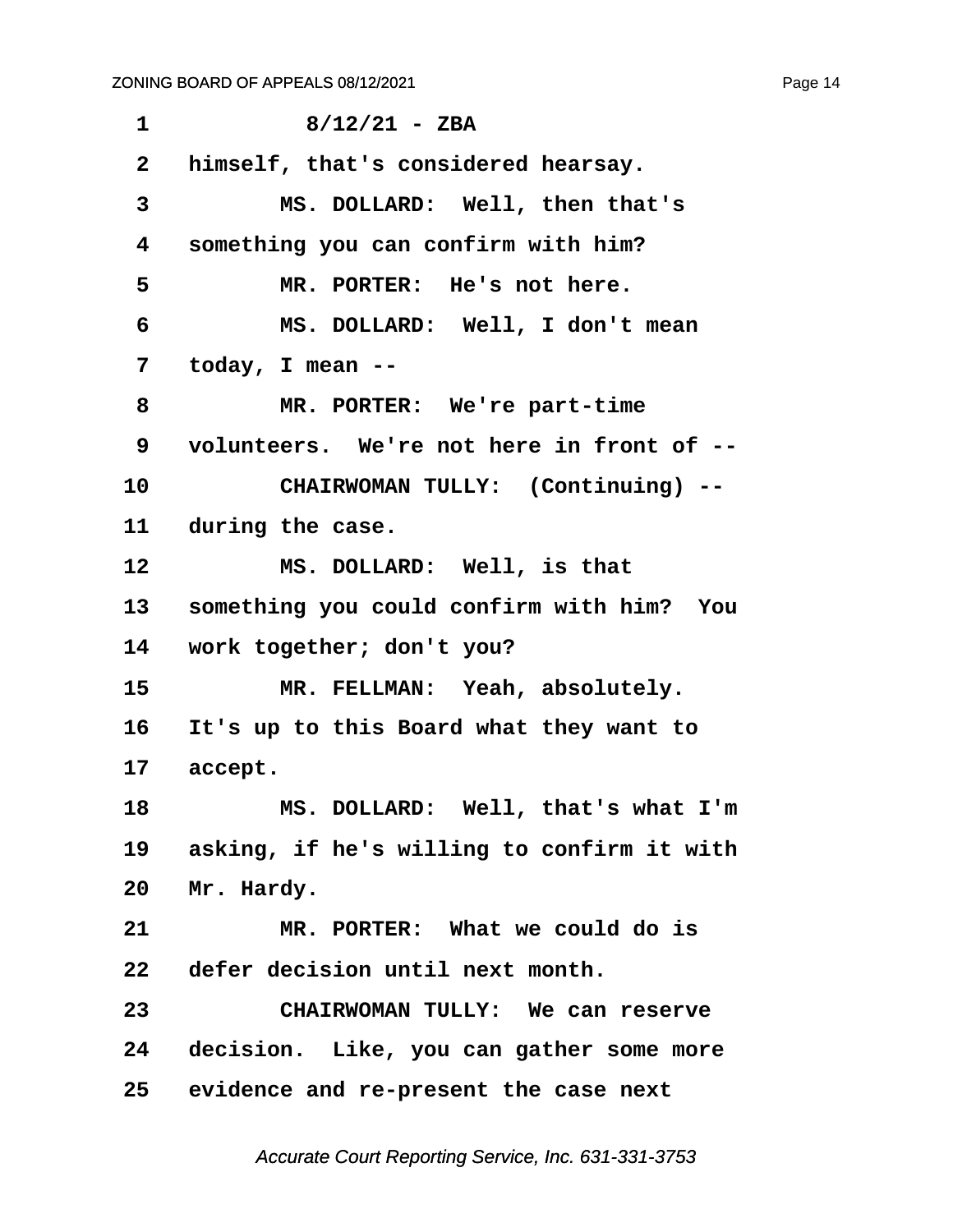<span id="page-15-0"></span>**·1· · · · · · 8/12/21 - ZBA ·2· ·month. ·3· · · · · MS. DOLLARD:· All I could do is ·4· ·take pictures.· What other evidence is ·5· ·there? ·6· · · · · My conversation with Mr. Hardy, and ·7· ·the fact there are -- ·8· · · · · MS. TULLY:· And evidence of a ·9· ·permit granted for --** 10 MS. CARPENTER: The addresses with 11 the pictures. **12· · · · · CHAIRWOMAN TULLY:· Some research** 13 **needs** to be done. 14 MR. FELLMAN: If you get me a list **15· ·of houses on your block and stuff that** 16 have it, we'll research the file to see if 17 they ever got permits for those fences. **18· · · · · MS. DOLLARD:· Okay, and if they 19· ·haven't?** 20 MR. FELLMAN: If they haven't, then 21 they're in violation. They can be issued **22· ·a summons. 23· · · · · MS. DOLLARD:· Well, I'm not looking 24· ·to get --** 25 MR. FELLMAN: I understand.

Accurate Court Reporting Service, Inc. 631-331-3753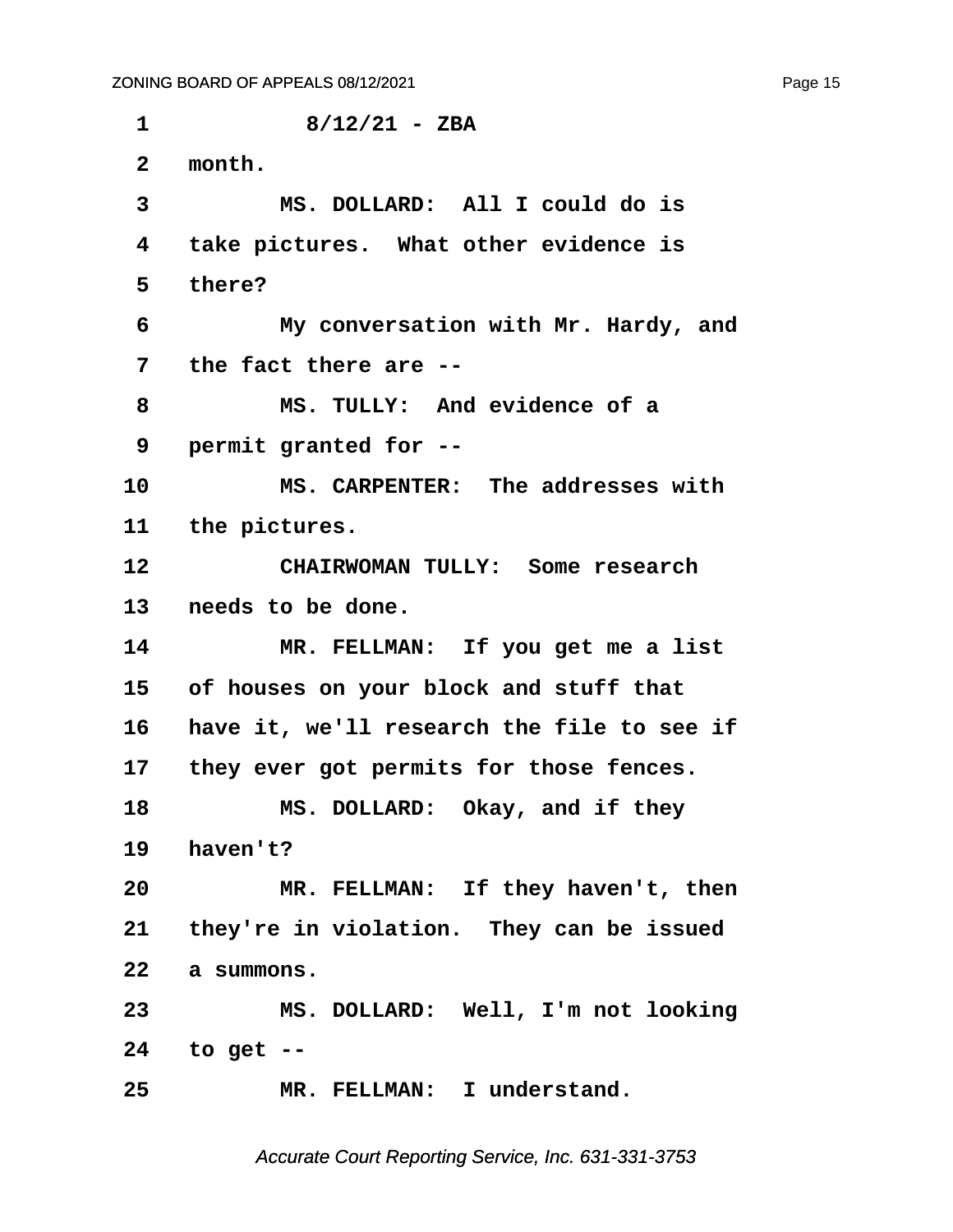<span id="page-16-0"></span>**·1· · · · · · 8/12/21 - ZBA ·2· · · · · MS DOLLARD:· (Continuing) -- give ·3· ·anybody a summons. ·4· · · · · MR. FELLMAN:· The point is, this ·5· ·Board has to worry about setting precedent ·6· ·because here's what happens -- right --** 7 those fences are illegal. They grant **·8· ·yours.· Those three people now come in and ·9· ·go, well, we want her approval for our** 10 three fences that have been illegal for 10 11 years, and now they're stuck with granting 12 it, because they set a precedent. That's 13 what they have to worry about. **14· · · · · CHAIRWOMAN TULLY:· I've been on 15· ·this Board for probably about 10 years,** 16 and we have not granted a front yard 17 variance yet, except for a corner 18 **property.** 19 **MR. FELLMAN: Right, only front 20· ·yard fences have been corner properties. 21· · · · · MS. DOLLARD:· Well, let me just ask 22· ·you, if I give you addresses, and you** 23 confirm that people are in violation, **24· ·what's the point?· What does that do for 25· ·me?**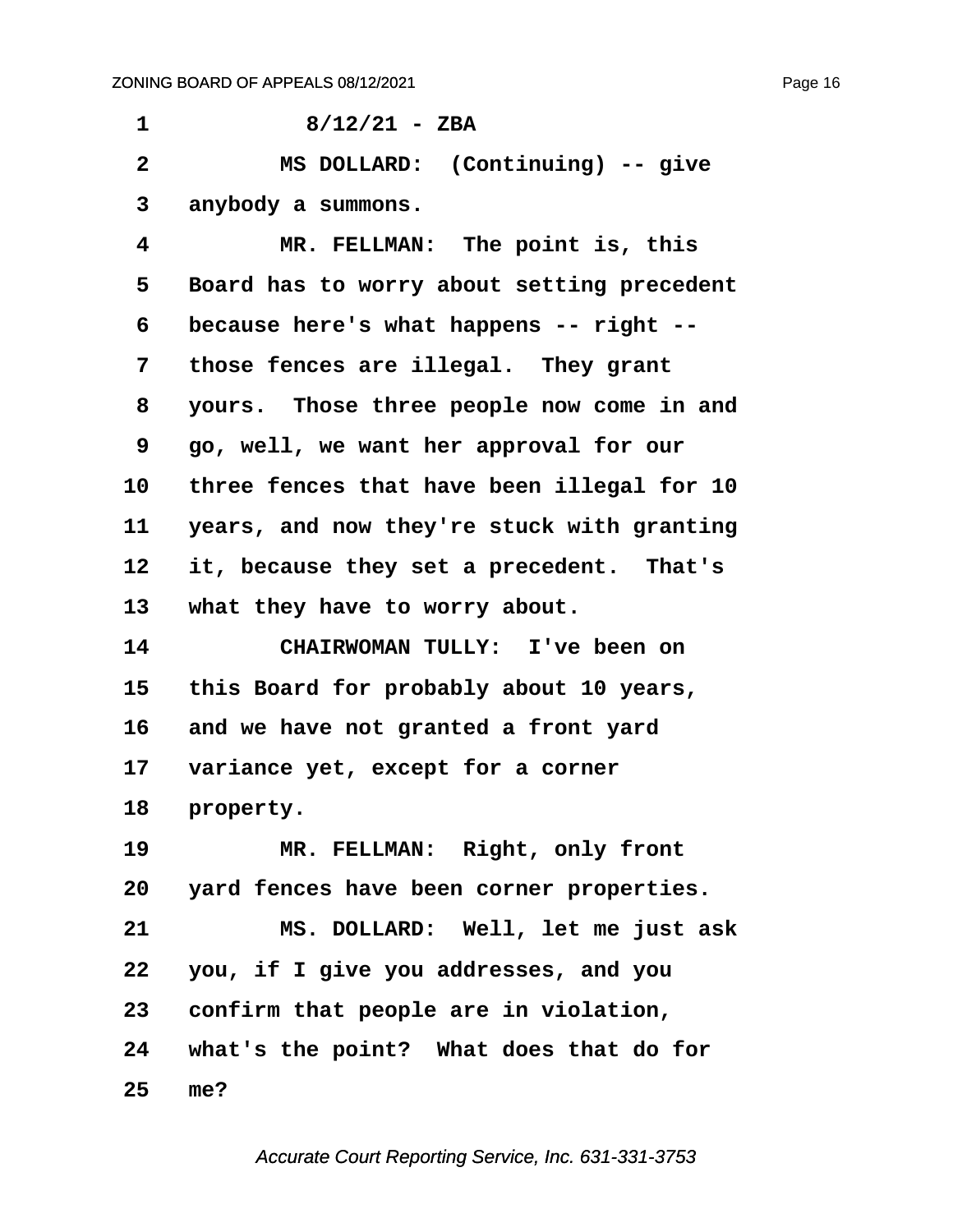<span id="page-17-0"></span>**·1· · · · · · 8/12/21 - ZBA ·2· · · · · MR. PORTER:· Well, we can't use ·3· ·that as justification to give you a ·4· ·variance.** 5 **8 MR. FELLMAN: Right.** If you got **·6· ·three houses on your block that got ·7· ·variances and got approval, that then ·8· ·gives -- kind of sets a precedent for them ·9· ·to say, well, previous Boards have granted** 10 it in the past. It makes them think about 11 it differently. 12 **But if we prove the three houses** 13 are all illegal, that's going to 14 strengthen their case not to approve it. **15· · · · · MS. DOLLARD:· Oh, so that they** 16 wouldn't approve it, and because I 17 **applied, I would be denied, and they keep** 18 their fences. 19 **MR. FELLMAN:** No, we are going to **20· ·have to go after them. 21· · · · · MS. DOLLARD:· Well, I don't want to** 22 get all these people in trouble. **23· · · · · CHAIRWOMAN TULLY:· Well, it's up to 24· ·you what you want us to do today.· We can 25· ·either decide or --**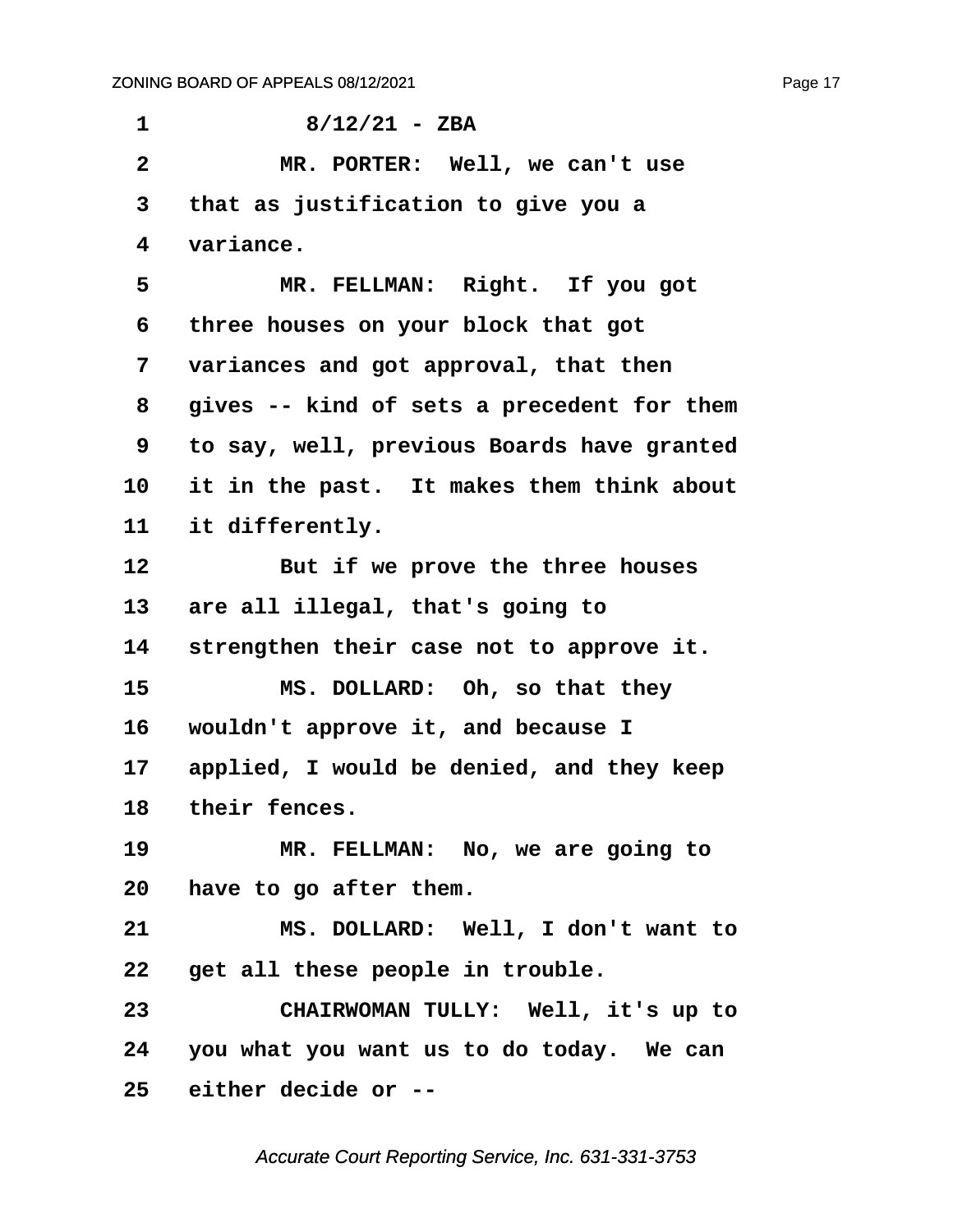<span id="page-18-0"></span>

| 1            | $8/12/21 - ZBA$                            |
|--------------|--------------------------------------------|
| $\mathbf{2}$ | MS. DOLLARD: Well, I would like to         |
| 3            | speak to Mr. Hardy -- and I would like you |
| 4            | to speak to Mr. Hardy, because I wouldn't  |
| 5            | have bothered going through this process,  |
| 6            | unless I was confident that I had a good   |
| 7            | chance of being granted the variance,      |
| 8            | which is what I was led to believe.        |
| 9            | CHAIRWOMAN TULLY: We obviously             |
| 10           | can't speak to that, because we weren't    |
| 11           | part of that conversation.                 |
| 12           | But -- so, is there anybody in the         |
| 13           | audience that wants to speak on this       |
| 14           | matter?                                    |
| 15           | (WHEREUPON, no response was heard.)        |
| 16           | MS. DOLLARD: She's just with me,           |
| 17           | and I did confirm with my next door        |
| 18           | neighbor. He has no problem. He got the    |
| 19           | letter, and he said if anything, you know, |
| 20           | he has no objection; if you needed someone |
| 21           | to call, you could call him. And he's the  |
| 22           | only party that would be affected because  |
| 23           | it's on one side.                          |
| 24           | CHAIRWOMAN TULLY: So do you have           |
| 25           | any questions?                             |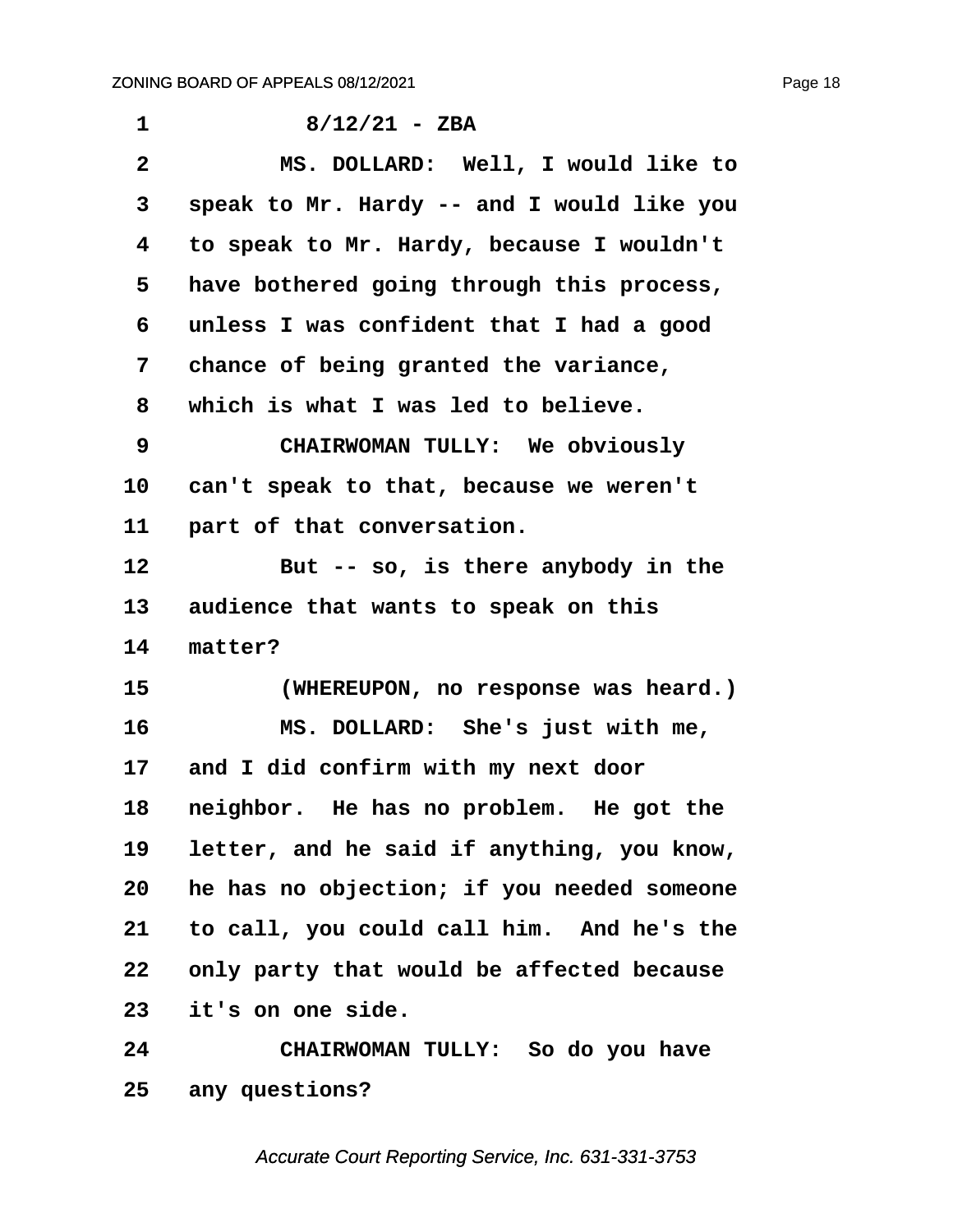<span id="page-19-0"></span>

| 1              | $8/12/21 - ZBA$                             |
|----------------|---------------------------------------------|
| $\overline{2}$ | MS. CARPENTER: I do not.                    |
| 3              | MR. PORTER: So would you like a             |
| 4              | chance to get more information?             |
| 5              | MS. DOLLARD: Absolutely.                    |
| 6              | MR. PORTER: Then I move that we             |
| 7              | defer this case 'til next month's meeting.  |
| 8              | MS. CARPENTER: I second the                 |
| 9              | motion.                                     |
| 10             | CHAIRWOMAN TULLY: All in favor?             |
| 11             | (WHEREUPON, there was a unanimous,          |
|                | 12 affirmative vote of the Board members    |
| 13             | present.)                                   |
| 14             | CHAIRWOMAN TULLY: We'll reserve             |
|                | 15 our decision -- we reserve decision 'til |
| 16             | next month.                                 |
| 17             | MS. DOLLARD: And for the next               |
| 18             | hearing I have to come back.                |
| 19             | CHAIRWOMAN TULLY: I'm sorry?                |
| 20             | MS. DOLLARD: So I come back for             |
|                | 21 the next hearing?                        |
| 22             | CHAIRWOMAN TULLY: Yes, just put             |
|                | 23 your information together, you know,     |
| 24             | show $--$                                   |
| 25             | MR. PORTER: Talk to Mr. Fellman             |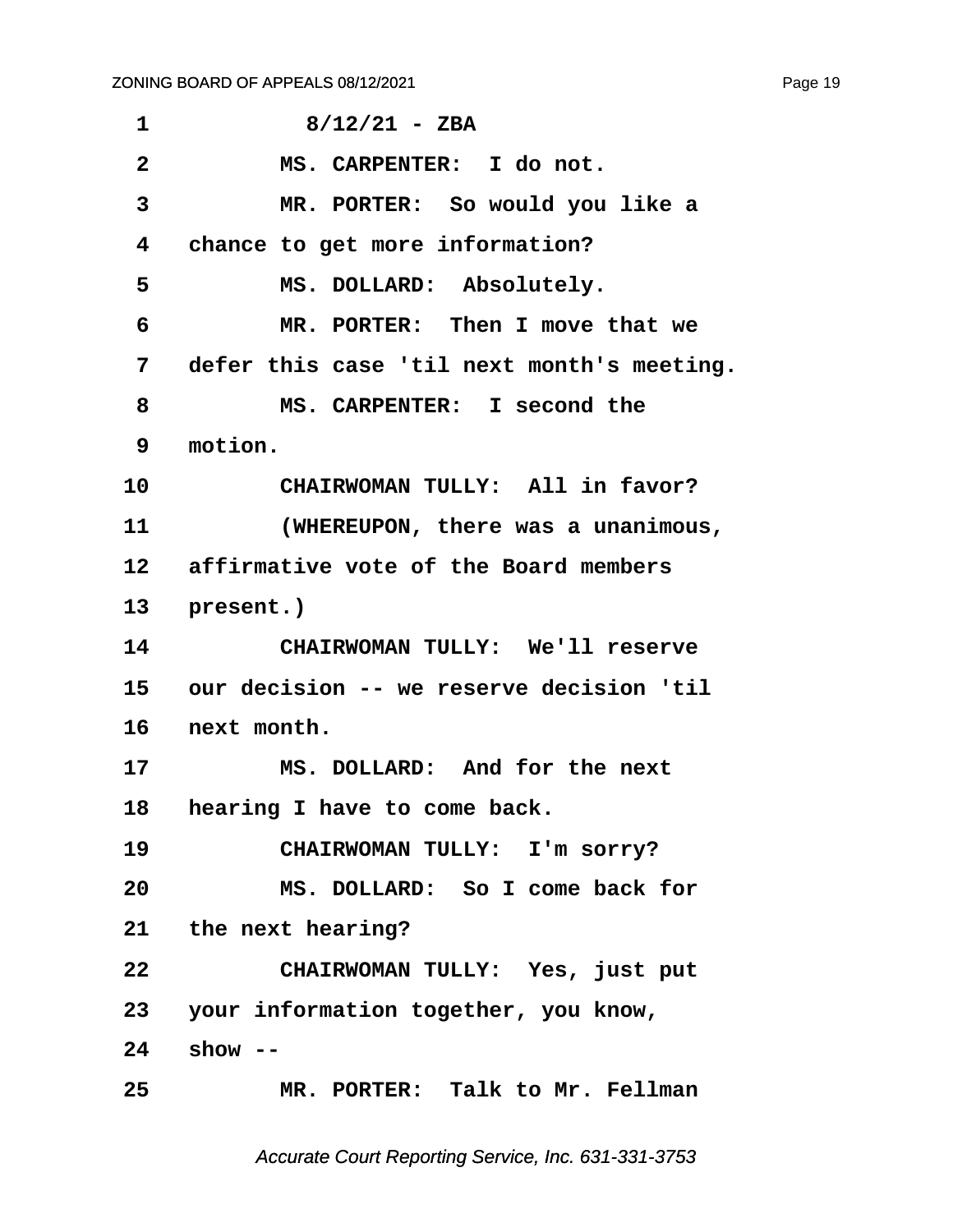<span id="page-20-0"></span>

| $\mathbf 1$  | $8/12/21 - ZBA$                           |
|--------------|-------------------------------------------|
| $\mathbf{2}$ | with the listed addresses. He can find    |
| 3            | out if those fences are legal. And maybe  |
| 4            | we can confirm with Mr. Hardy what was    |
| 5            | said, and what --                         |
| 6            | MS. DOLLARD: Oh, yeah.                    |
| 7            | CHAIRWOMAN TULLY: Get an affidavit        |
| 8            | or have him show up on your behalf.       |
| 9            | MS. DOLLARD: Okay.                        |
| 10           | COURT REPORTER: Ma'am, can I get          |
| 11           | your name and the spelling of it, please? |
| 12           | MS. DOLLARD: Yeah, Linda Dollard,         |
| 13           | $D - O - L - L - A - R - D$ .             |
| 14           | COURT REPORTER: Thank you.                |
| 15           | MS. DOLLARD: You're welcome.              |
| 16           | MS. CARPENTER: That's it, okay.           |
| 17           | CHAIRWOMAN TULLY: Any other               |
|              | 18 business that needs to be addressed?   |
| 19           | (WHEREUPON, no response was heard.)       |
| 20           | CHAIRWOMAN TULLY: All right.              |
| 21           | MR. PORTER: Motion to adjourn the         |
|              | 22 meeting.                               |
| 23           | MS. CARPENTER: Second.                    |
| 24           | CHAIRWOMAN TULLY: All in favor?           |
| 25           | GROUP: Aye.                               |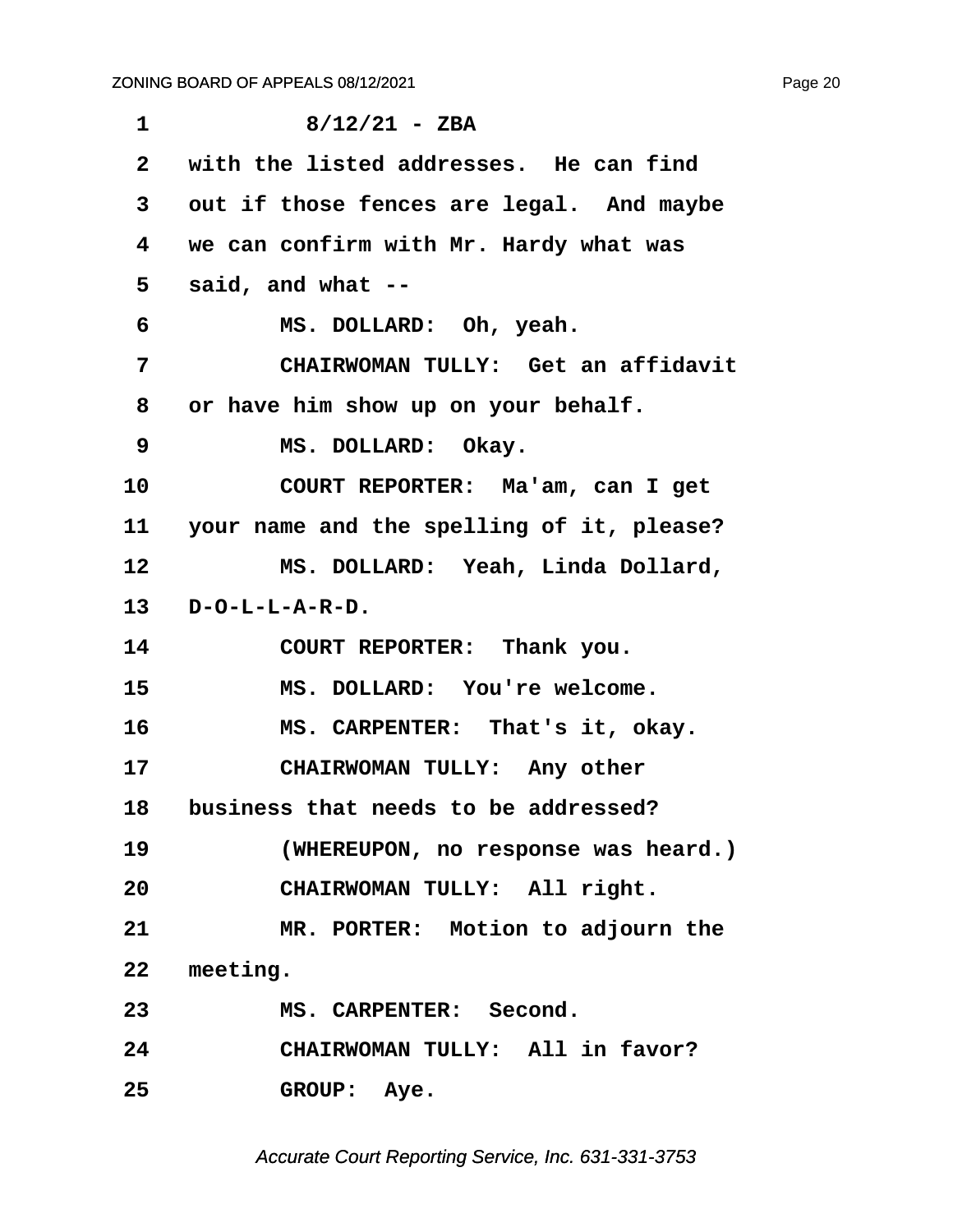| $\mathbf 1$             | $8/12/21 - ZBA$                                 |
|-------------------------|-------------------------------------------------|
| $\overline{2}$          | CHAIRWOMAN TULLY: Motion carried.               |
| $\mathbf{3}$            | (WHEREUPON, there was a unanimous,              |
| $\overline{\textbf{4}}$ | affirmative vote of the Board members present.) |
| 5                       | (WHEREUPON, this hearing was concluded at       |
| 6                       | $8:15$ p.m.)                                    |
| $7\phantom{a}$          | $\star$<br>$\star$<br>$\star$<br>$\star$        |
| 8                       |                                                 |
| 9                       |                                                 |
| 10                      |                                                 |
| 11                      |                                                 |
| 12                      |                                                 |
| 13                      |                                                 |
| 14                      |                                                 |
| 15                      |                                                 |
| 16                      |                                                 |
| 17                      |                                                 |
| 18                      |                                                 |
| 19                      |                                                 |
| 20                      |                                                 |
| 21                      |                                                 |
| 22                      |                                                 |
| 23                      |                                                 |
| 24                      |                                                 |
| 25                      | CERTIFICATE                                     |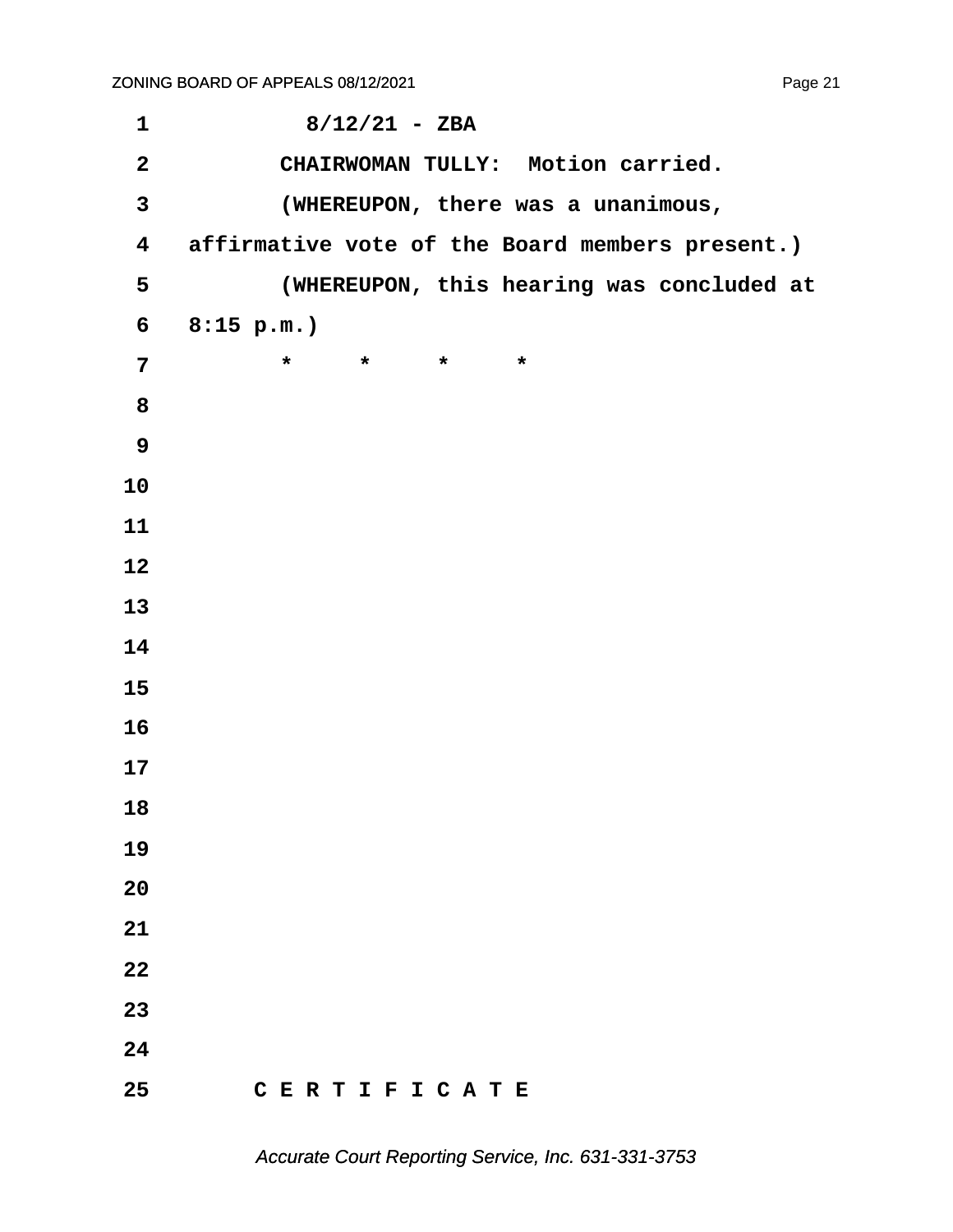**·1· · · · · · · · · · · 8/12/21 - ZBA ·2· ·STATE OF NEW YORK) ·3· · · · · · ·SS: ·4· ·COUNTY OF NASSAU) ·5· · · · · · · · · · I, DEBBIE BABINO, a Shorthand Reporter in ·6· · · · · · ·the State of New York, do hereby certify: ·7· · · · · · · · · · That, the foregoing is a true and accurate ·8· · · · · · ·transcript of my stenographic notes. ·9· · · · · · · · · · I further certify that I am not related to** 10 **any of the parties to this matter by blood or by 11· · · · · · ·marriage and that I am in no way interested in the 12· · · · · · ·outcome of any of these matters.** 13 **13 13 13 11 11 IN WITNESS WHEREOF**, **I** have set my hand 14 On this 18th day of August, 2021. <sup>15</sup> *Debbie Dabino* **16· · · · · · · · · · · · ·DEBBIE BABINO 17 18 19 20 21 22 23 24 25**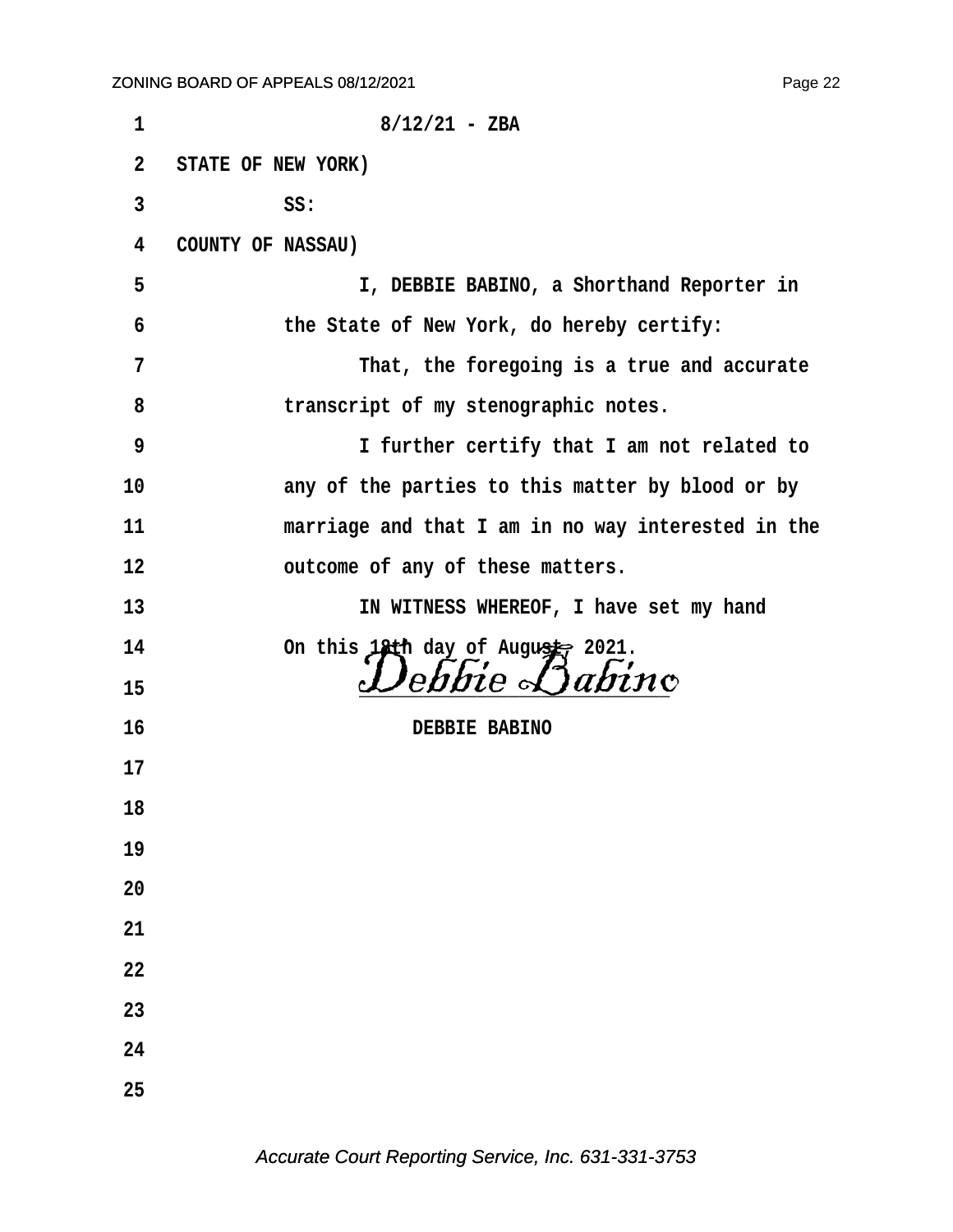| #                                                                                                |  |  |  |
|--------------------------------------------------------------------------------------------------|--|--|--|
| <b>#8-1</b> 3:16                                                                                 |  |  |  |
| 1                                                                                                |  |  |  |
| 10 10:10,12 16:10,15                                                                             |  |  |  |
| 2                                                                                                |  |  |  |
| 2 3:20                                                                                           |  |  |  |
| 21 3:21                                                                                          |  |  |  |
| 25 10:10                                                                                         |  |  |  |
| 3                                                                                                |  |  |  |
| <b>30</b> 3:18                                                                                   |  |  |  |
| 4                                                                                                |  |  |  |
| 4-foot 3:17                                                                                      |  |  |  |
| 5                                                                                                |  |  |  |
| 50 10:13                                                                                         |  |  |  |
| 6                                                                                                |  |  |  |
| 60 10:13                                                                                         |  |  |  |
| 600 3:21                                                                                         |  |  |  |
| 600-158 4:17                                                                                     |  |  |  |
| 8                                                                                                |  |  |  |
| 8/12/21 3:1 4:1 5:1 6:1 7:1 8:1 9:1<br>10:1 11:1 12:1 13:1 14:1 15:1<br>16:1 17:1 18:1 19:1 20:1 |  |  |  |
| А                                                                                                |  |  |  |
| absolutely 14:15 19:5                                                                            |  |  |  |
| accept 14:17                                                                                     |  |  |  |
| achieve 8:20                                                                                     |  |  |  |
| achieving 7:16                                                                                   |  |  |  |

adding 6:19 addressed 20:18 addresses 13:12 15:10 16:22  $20:2$ adjourn 20:21 affected 18:22 affecting 8:5 affidavit 20:7 affirmative  $3:14$  19:12 allowed 10:25 11:4 alternative 7:16 8:19 apparently 10:23 Appeals 3:6 appearance 4:11 applaud 5:21 applicant 7:17 8:20 application 3:16 6:4 12:23 applied 17:17 apply 11:11 appraised 8:8 appraiser 8:8 approval 16:9 17:7 approve 17:14,16 area  $6:2$ Article 3:21 assume  $10:14$ attractive 9:12 audience 18:13 aware  $4:7$ Aye 20:25 B **back** 19:18,20 based 9:19 behalf 20:8 big  $7:14$ 

**blocks** 10:10,12 Board 3:6,14 4:19 14:16 16:5,15  $19:12$ Boards 17:9 bothered 18:5 break  $7:19$ bring  $7:8$ Building 13:20 business 20:18  $\mathbf{C}$ call 3:2 18:21 care 12:12 **CARPENTER** 3:4,8 8:13 15:10 19:2,8 20:16,23 Carried 3:15 case 3:16 4:3,6 11:11 14:11,25 17:14 19:7  $cat 8:5$ **cats** 7:23 caught 5:15,18 Chair  $4:23$ **CHAIRWOMAN** 3:2,12,15 4:2,5, 16 7:10 8:14 10:19,24 11:3,16,21 12:19 14:10,23 15:12 16:14 17:23 18:9.24 19:10.14.19.22 20:7.17.

chance 18:7 19:4

20,24

change 6:15,18

channels 12:12

Chapter 3:21

character 6:15,19

choice 12:15

concern 10:3

confident 18:6

confirm 11:12 14:4,13,19 16:23 18:17 20:4

considered 14:2

constantly 9:4

Accurate Court Reporting Service, Inc. 631-331-3753

block 5:4 7:11 15:15 17:6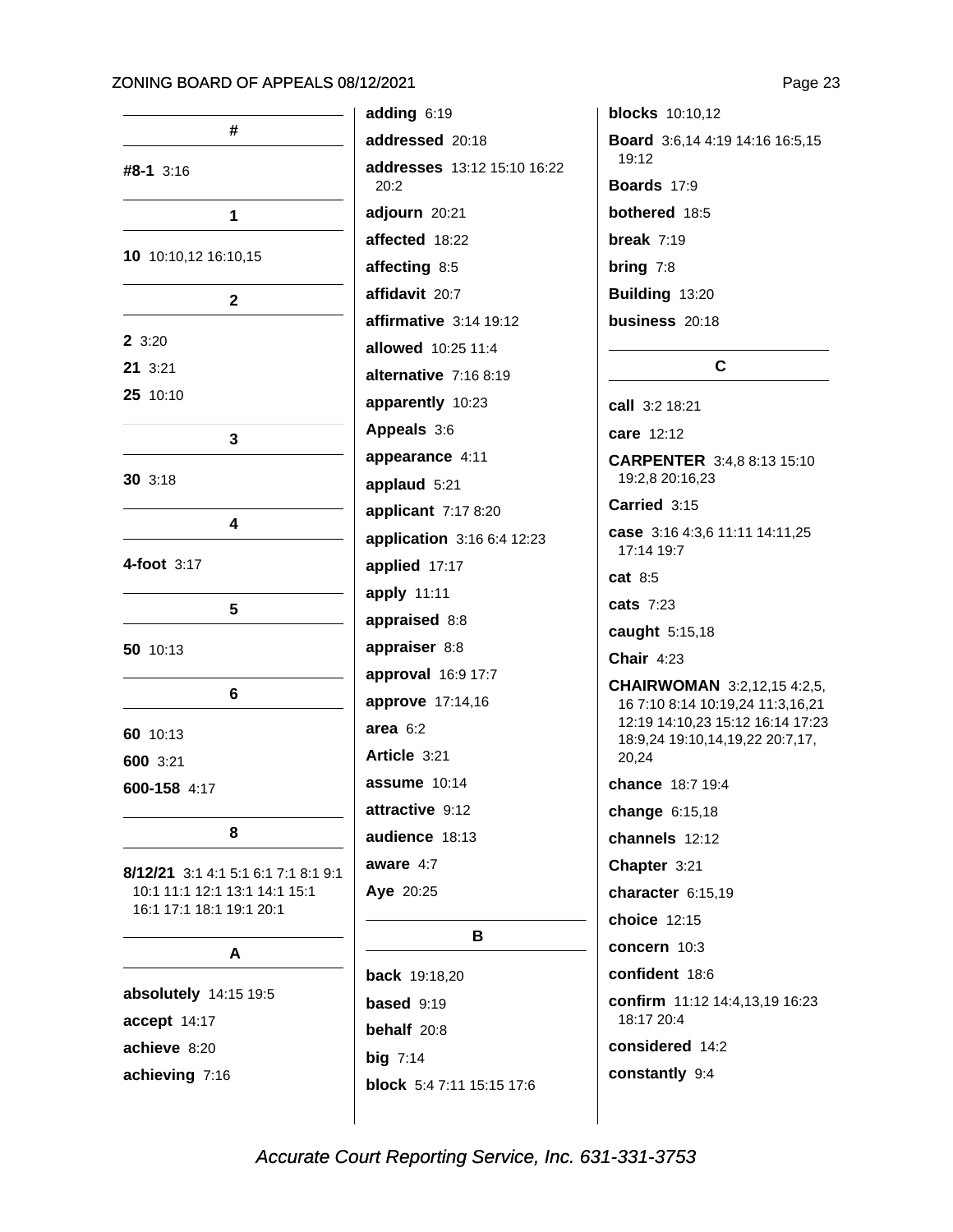Continuing 9:11 10:24 14:10  $16:2$ conversation 15:6 18:11 corner 16:17,20 **COURT** 20:10,14

### D

D-O-L-L-A-R-D 20:13 day 12:4 debris 8:3 decide  $17:25$ decision 14:22,24 19:15 defer 14:22 19:7 definite 4:14 denied 17:17 Department 13:20 desires 7:17 8:21 devalued 11:10 differently 17:11 dishes  $7:24$ division 4:15 documented 13:7 Dollard 3:17,24,25 4:4,7,24 5:3, 7,11,16,19,24 6:6,11,24 7:4,8,12, 20 8:9,16 9:2,7,11,15,23 10:8,18, 21 11:2,6,18,22,24 12:3,10,17 13:8, 13, 17 14:3, 6, 12, 18 15:3, 18, 23 16:2,21 17:15,21 18:2,16 19:5, 17,20 20:6,9,12,15

door 18:17

| F                            |  |  |
|------------------------------|--|--|
| end $7:13$                   |  |  |
| erect $3:17$                 |  |  |
| evidence 13:4,9 14:25 15:4,8 |  |  |
| explained 9:3                |  |  |
| explaining 9:24              |  |  |

F.

fact 15:7

fails 12:23

Farmingdale 3:6,19

favor 3:12 19:10 20:24

### feeds  $7:22$

Fellman 11:21,23 12:2,6,14 14:15 15:14,20,25 16:4,19 17:5, 19 19:25

fence 3:17,21 6:16,20 8:23,24 9:13 10:4,6,7,11

fences 4:17 5:2.9 6:22 10:2 12:8 15:17 16:7,10,20 17:18 20:3

fencing 4:8

file 13:21 15:16

find  $20:2$ 

Five-part 5:25

flying 8:4

food 7:24 8:5

forget 11:19

found 10:10

four-foot 9:13

four-part 4:21 5:23

front 3:18.22 4:18 5:12 6:16.20 8:23 12:8 14:9 16:16,19

### G

gather 14:24 qavel 3:4 get all 17:22 give 16:2,22 17:3 good 11:10 18:6 grant 10:17 16:7 granted 11:4 15:9 16:16 17:9  $18:7$ granting 13:7 16:11 **GROUP 20:25** 

Hall 6:25

Hardy 8:10,12 9:3 11:6 13:2,24 14:20 15:6 18:3,4 20:4

heard 18:15 20:19

hearing 19:18,21

hearsay 13:4 14:2

high 3:17 9:13

home 8:6,7 12:5

homeowner 10:4

homeowners 8:22

homes 9:16,19,20 10:10 13:2,15, 22

 $\mathbf{I}$ 

house 7:19 8:16

houses 6:22 15:15 17:6,12

idea  $5:7$ 

**illegal** 10:17 16:7,10 17:13 improve 4:10 information 7:7 13:15,23 19:4, 23

issued 15:21 item  $7:15$ 

J

judge 9:19 justification 17:3

### K

kind 4:10 10:8 13:8 17:8 knowing 13:18

L

landscaping 9:8 **led** 18:8

Page 24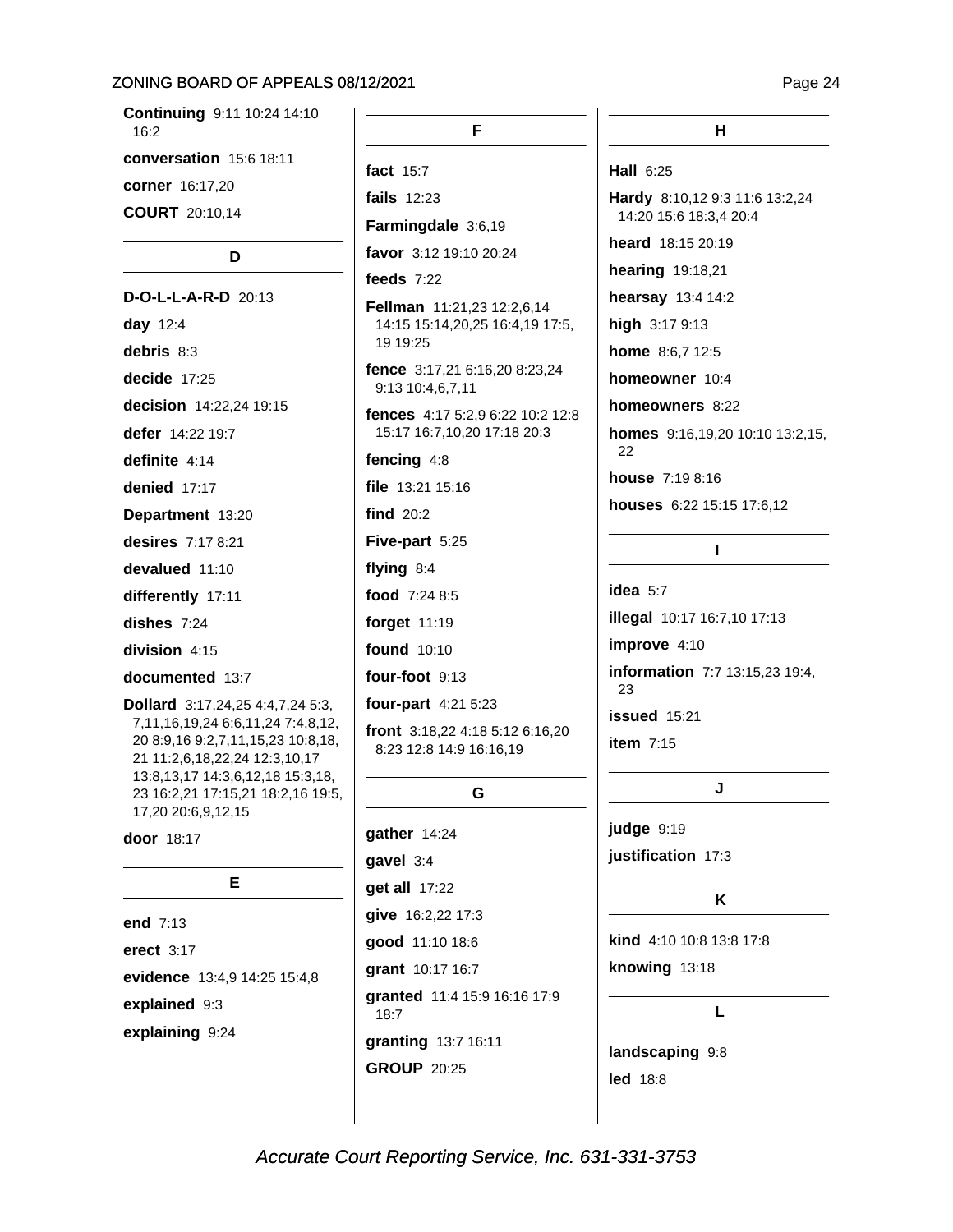legal 5:9,12 20:3 legally 9:21 letter 18:19 Linda 3:16 20:12 list 13:11 15:14 listed 20:2 living  $8:24$ locality  $6:15,19$ lot 12:25 lying  $13:5$ 

### M

Madam  $4:23$ made  $7:5$ main 10:3 maintain 9:4 make 3:7.8 makes 17:10 Maple 3:18 10:12 **matter** 18:14 meeting 3:3,10 19:7 20:22 members 3:14 19:12 mention 8:8 mentioned 4:25 12:25 methods 7:16 8:20 minutes  $3:9$ **Mm-hmm** 9:10 month 14:22 15:2 19:16 **month's 19:7** motion 3:7,8 19:9 20:21 move 19:6

N

**neat** 7:22 **needed** 18:20 neighbor 7:21,25 18:18 neighbor's 11:8 neighborhood 4:9 5:2 nice 9:17 north 3:18 notations 7:5 notice 5:5 6:22

### $\Omega$

objection 18:20 obtrusive 9:12 opinion 6:18 12:24 order 3:3 Ordinance 3:20

### P

part 3:20 8:18 18:11 part-time 14:8 party 18:22 past 17:10 people 5:14,17 16:8,23 17:22 permanent 9:9 permit 12:8 15:9 permits 5:6 9:22 13:16,21 15:17 permitted 3:22 4:8,18 5:13 pick  $8:4$ picket 9:13 pictures 13:10 15:4,11 plenty 5:3 point 7:15 16:4,24 points 6:3 **PORTER** 3:11 4:22,25 5:5,8,14, 17,21,25 6:9,12 7:2,6,14 8:7,12,

15,18 9:6,10,14,18,25 10:16 11:14 12:22 13:11,14,19 14:5,8, 21 17:2 19:3,6,25 20:21

precedent 10:3,20,22 11:4 16:5, 12 17:8

present 3:14 4:3,5 11:17 12:20 19:13

previous 17:9 **problem** 7:24 18:18 procedure 12:16 process 18:5 proper 12:12 properties 4:15 8:2 16:20 property 3:18 4:11,12,18 7:22 11:9 16:18 prove 17:12 put 5:14,17 8:23,25 10:11 19:22 puts 7:23 putting 4:10 6:16

### Q

Queens 10:7 question 4:22 6:14 12:20 **questions** 6:10 18:25

### $\mathsf{R}$

re-present 14:25 reading 3:9 remember 6:8 **REPORTER 20:10.14** representative 3:23 requiring 3:19 research 15:12,16 reserve 14:23 19:14,15 response 18:15 20:19 rules  $10:2$ 

### S.

Section 4:17 separate 8:2 set 10:19,23 16:12 **sets** 17:8 setting 10:3 16:5 show 4:14 19:24 20:8

Accurate Court Reporting Service, Inc. 631-331-3753